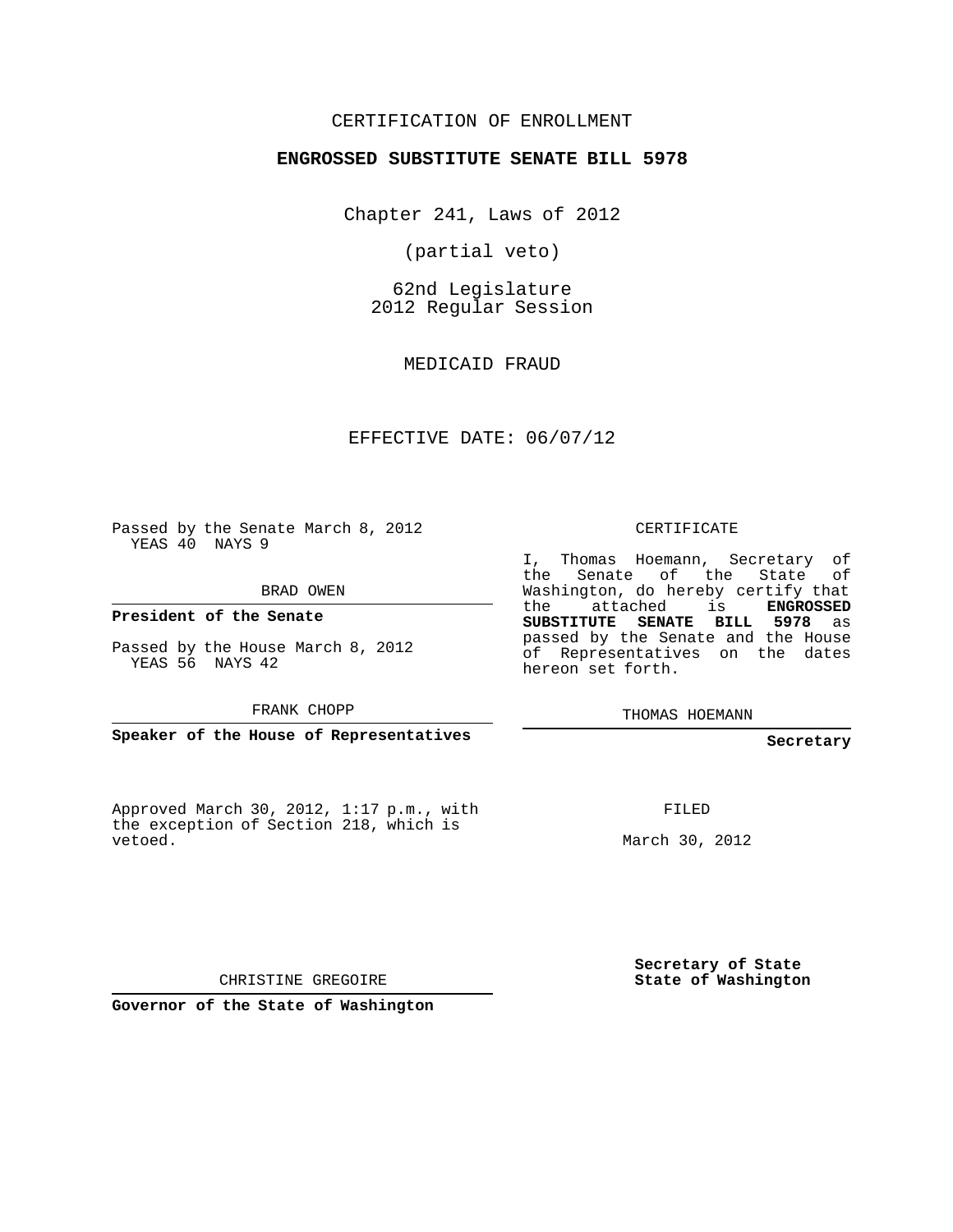## **ENGROSSED SUBSTITUTE SENATE BILL 5978** \_\_\_\_\_\_\_\_\_\_\_\_\_\_\_\_\_\_\_\_\_\_\_\_\_\_\_\_\_\_\_\_\_\_\_\_\_\_\_\_\_\_\_\_\_

\_\_\_\_\_\_\_\_\_\_\_\_\_\_\_\_\_\_\_\_\_\_\_\_\_\_\_\_\_\_\_\_\_\_\_\_\_\_\_\_\_\_\_\_\_

AS AMENDED BY THE HOUSE

Passed Legislature - 2012 Regular Session

### **State of Washington 62nd Legislature 2012 Regular Session**

**By** Senate Health & Long-Term Care (originally sponsored by Senators Pflug, Keiser, Frockt, Conway, and Kohl-Welles)

READ FIRST TIME 01/10/12.

1 AN ACT Relating to medicaid fraud; amending RCW 74.09.210; adding new sections to chapter 74.09 RCW; adding new sections to chapter 43.131 RCW; adding a new chapter to Title 74 RCW; creating a new section; prescribing penalties; and declaring an emergency.

BE IT ENACTED BY THE LEGISLATURE OF THE STATE OF WASHINGTON:

# **PART I WASHINGTON MEDICAID FRAUD PROVISIONS**

 NEW SECTION. **Sec. 101.** The legislature intends to enact a state false claims act in order to provide this state with another tool to combat medicaid fraud. The legislature finds that between 1996 and 2009 state-initiated false claims acts resulted in over five billion dollars in total recoveries to those states. The highest recoveries in those cases were from claims relating to billing fraud, off-label marketing, and withholding safety information; these cases were primarily related to the pharmaceuticals industry and hospital networks, hospitals, and medical centers. By this act, the legislature does not intend to target a certain industry, profession, or retailer of medical equipment, or to place an undue burden on health care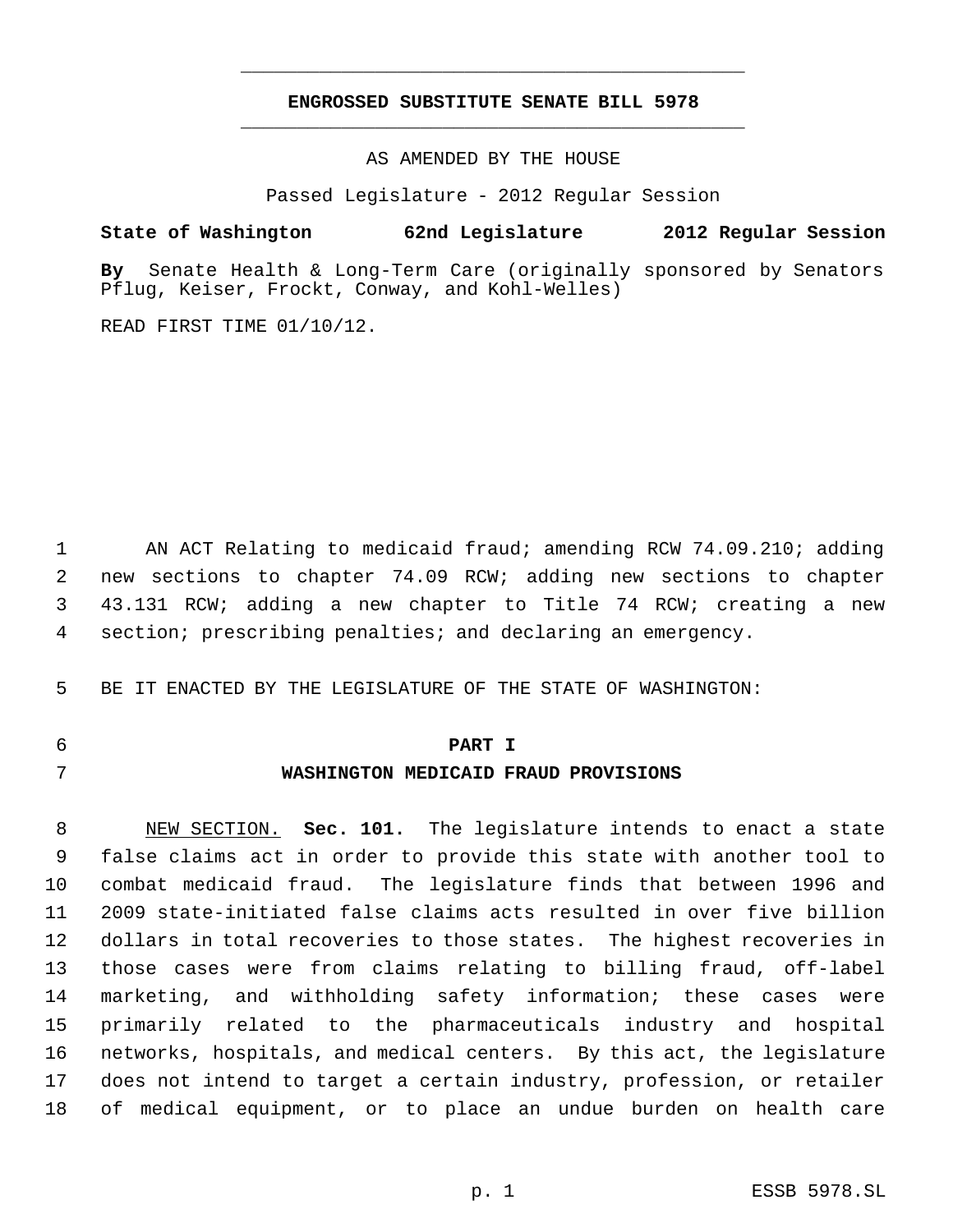professionals. This act is not intended to harass health care professionals, nor is intended to be used as a tool to target actions that are related to incidental errors or clerical errors, which should not be considered fraud. The intent is to use the false claims act to root out significant areas of fraud that result in higher health care costs to this state and to use the false claims act to recover state money that could and should be used to support the medicaid program.

 **Sec. 102.** RCW 74.09.210 and 2011 1st sp.s. c 15 s 15 are each amended to read as follows:

 (1) No person, firm, corporation, partnership, association, agency, institution, or other legal entity, but not including an individual public assistance recipient of health care, shall, on behalf of himself or others, obtain or attempt to obtain benefits or payments under this chapter in a greater amount than that to which entitled by means of:

(a) A willful false statement;

 (b) By willful misrepresentation, or by concealment of any material facts; or

 (c) By other fraudulent scheme or device, including, but not limited to:

 (i) Billing for services, drugs, supplies, or equipment that were unfurnished, of lower quality, or a substitution or misrepresentation of items billed; or

 (ii) Repeated billing for purportedly covered items, which were not in fact so covered.

25 (2) Any person or entity knowingly violating any of the provisions of subsection (1) of this section shall be liable for repayment of any excess benefits or payments received, plus interest at the rate and in the manner provided in RCW 43.20B.695. Such person or other entity shall further, in addition to any other penalties provided by law, be 30 subject to civil penalties. The  $((\text{secretary}-\text{or}))$  director $((\tau-\text{as})$ 31 appropriate,)) or the attorney general may assess civil penalties in an amount not to exceed three times the amount of such excess benefits or payments: PROVIDED, That these civil penalties shall not apply to any acts or omissions occurring prior to September 1, 1979. RCW 43.20A.215 governs notice of a civil fine assessed by the director and provides the right to an adjudicative proceeding.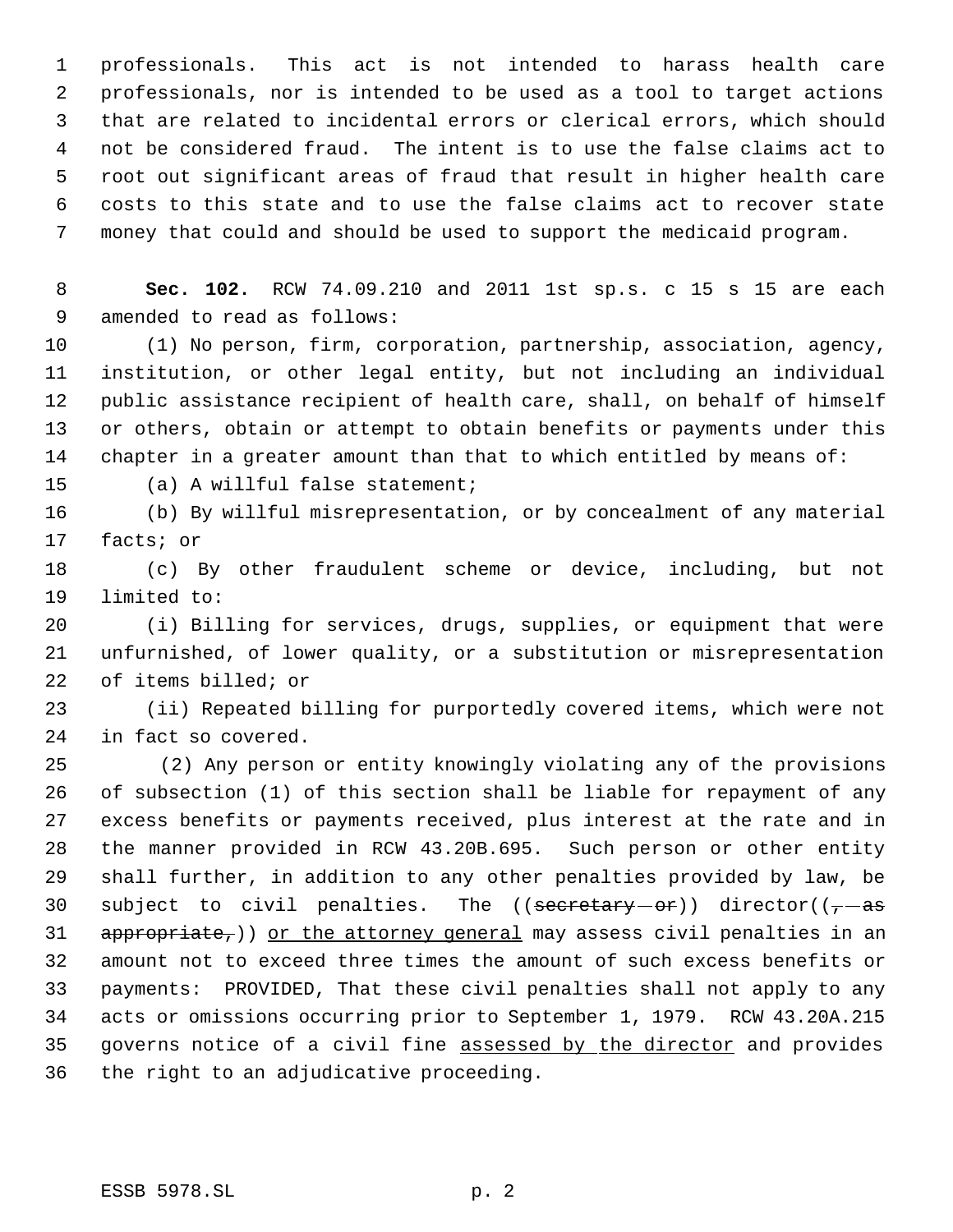(3) A criminal action need not be brought against a person for that person to be civilly liable under this section.

 (4) In all administrative proceedings under this section, service, adjudicative proceedings, and judicial review of such determinations shall be in accordance with chapter 34.05 RCW, the administrative procedure act.

7 (5) Civil penalties shall be deposited ((in the general fund)) upon their receipt into the medicaid fraud penalty account established in 9 section 103 of this act.

 (6) The attorney general may contract with private attorneys and 11 local governments in bringing actions under this section as necessary.

 NEW SECTION. **Sec. 103.** A new section is added to chapter 74.09 RCW to read as follows:

 The medicaid fraud penalty account is created in the state treasury. All receipts from civil penalties collected under RCW 74.09.210, all receipts received under judgments or settlements that originated under a filing under the federal false claims act, and all receipts received under judgments or settlements that originated under the state medicaid fraud false claims act, chapter 74.--- RCW (the new chapter created in section 215 of this act) must be deposited into the account. Moneys in the account may be spent only after appropriation and must be used only for medicaid services, fraud detection and prevention activities, recovery of improper payments, and for other medicaid fraud enforcement activities.

 NEW SECTION. **Sec. 104.** A new section is added to chapter 74.09 RCW to read as follows:

(1) For the purposes of this section:

 (a) "Employer" means any person, firm, corporation, partnership, association, agency, institution, or other legal entity.

 (b) "Whistleblower" means an employee of an employer that obtains or attempts to obtain benefits or payments under this chapter in violation of RCW 74.09.210, who in good faith reports a violation of RCW 74.09.210 to the authority.

 (c) "Workplace reprisal or retaliatory action" includes, but is not limited to: Denial of adequate staff to fulfill duties; frequent staff changes; frequent and undesirable office changes; refusal to assign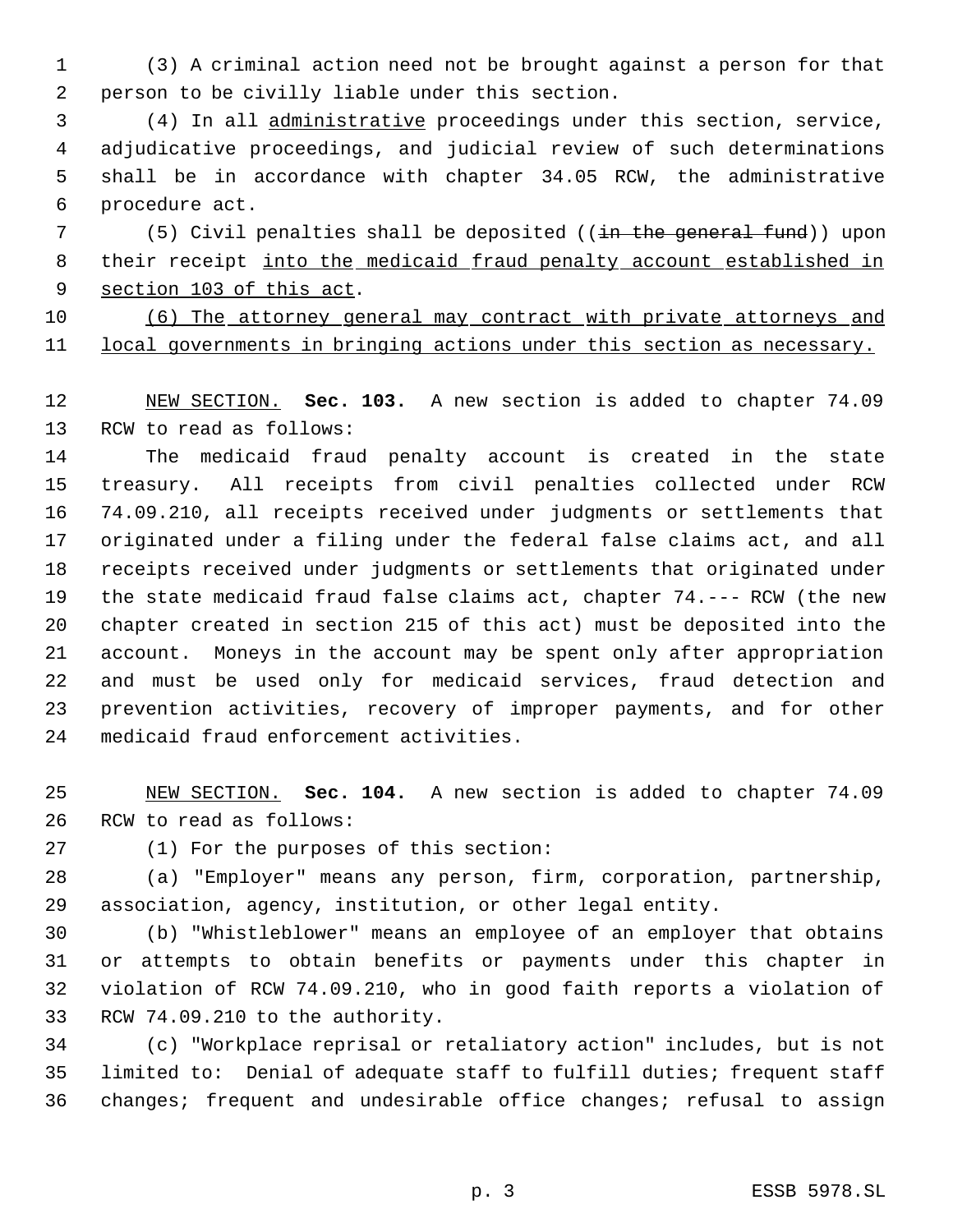meaningful work; unwarranted and unsubstantiated report of misconduct under Title 18 RCW; unwarranted and unsubstantiated letters of reprimand or unsatisfactory performance evaluations; demotion; reduction in pay; denial of promotion; suspension; dismissal; denial of employment; or a supervisor or superior behaving in or encouraging coworkers to behave in a hostile manner toward the whistleblower; or a change in the physical location of the employee's workplace or a change in the basic nature of the employee's job, if either are in opposition to the employee's expressed wish.

 (2) A whistleblower who has been subjected to workplace reprisal or retaliatory action has the remedies provided under chapter 49.60 RCW. RCW 4.24.500 through 4.24.520, providing certain protection to persons who communicate to government agencies, apply to complaints made under this section. The identity of a whistleblower who complains, in good faith, to the authority about a suspected violation of RCW 74.09.210 may remain confidential if requested. The identity of the whistleblower must subsequently remain confidential unless the authority determines that the complaint was not made in good faith.

 (3) This section does not prohibit an employer from exercising its authority to terminate, suspend, or discipline an employee who engages in workplace reprisal or retaliatory action against a whistleblower. The protections provided to whistleblowers under this chapter do not prevent an employer from: (a) Terminating, suspending, or disciplining a whistleblower for other lawful purposes; or (b) reducing the hours of employment or terminating employment as a result of the demonstrated inability to meet payroll requirements. The authority shall determine if the employer cannot meet payroll in cases where a whistleblower has been terminated or had hours of employment reduced due to the inability of a facility to meet payroll.

 (4) The authority shall adopt rules to implement procedures for filing, investigation, and resolution of whistleblower complaints that are integrated with complaint procedures under this chapter. The authority shall adopt rules designed to discourage whistleblower complaints made in bad faith or for retaliatory purposes.

 NEW SECTION. **Sec. 105.** A new section is added to chapter 74.09 RCW to read as follows:

The following must be medicare providers in order to be paid under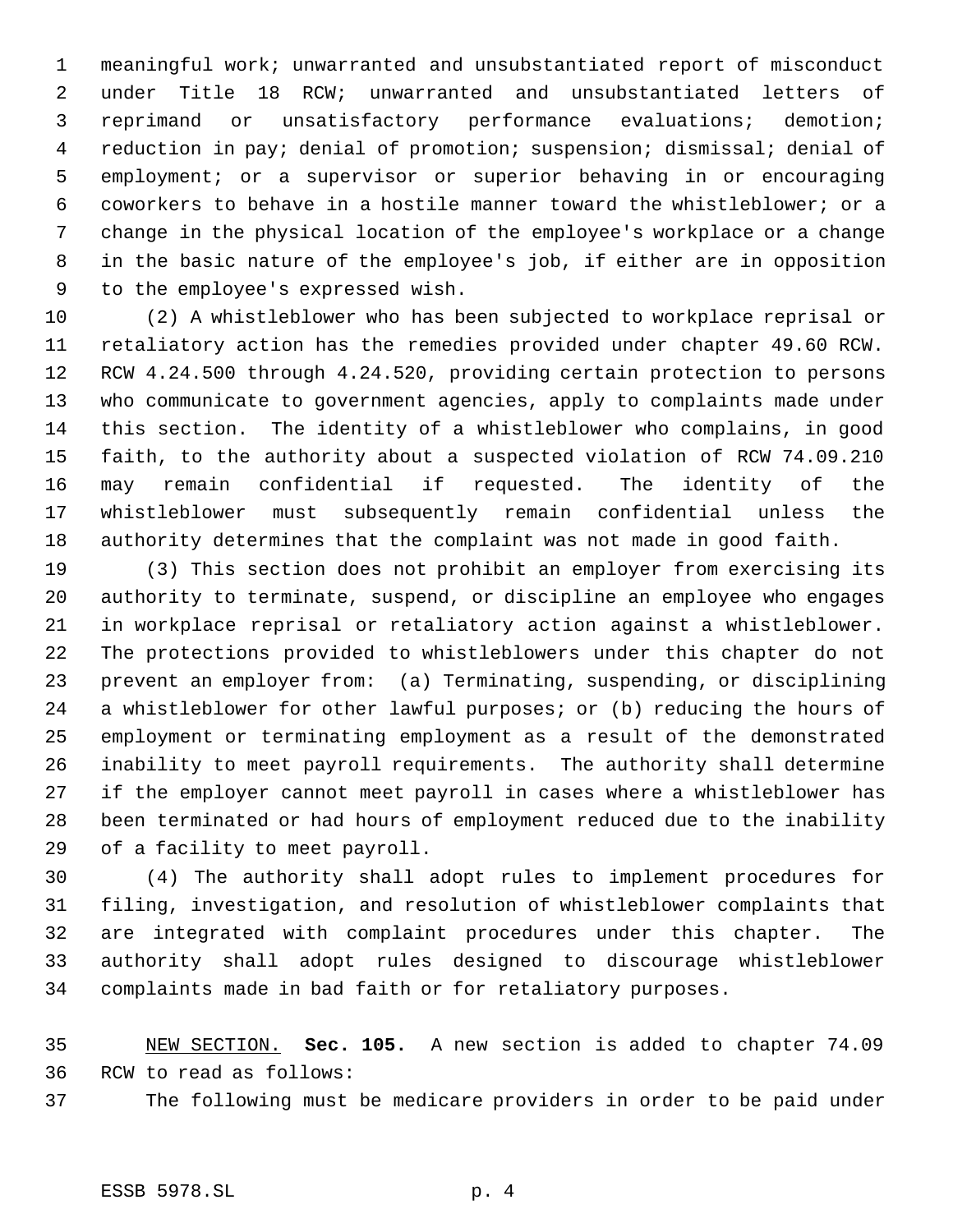the medicaid program: Providers of durable medical equipment and related supplies and providers of medical supplies and related services.

### **PART II**

### **MEDICAID FRAUD FALSE CLAIMS ACT**

 NEW SECTION. **Sec. 201.** Unless the context clearly requires otherwise, the definitions in this section apply throughout this chapter:

 (1)(a) "Claim" means any request or demand made for a medicaid payment under chapter 74.09 RCW, whether under a contract or otherwise, for money or property and whether or not a government entity has title to the money or property, that:

 (i) Is presented to an officer, employee, or agent of a government entity; or

 (ii) Is made to a contractor, grantee, or other recipient, if the money or property is to be spent or used on the government entity's behalf or to advance a government entity program or interest, and the government entity:

 (A) Provides or has provided any portion of the money or property requested or demanded; or

 (B) Will reimburse such contractor, grantee, or other recipient for any portion of the money or property which is requested or demanded.

 (b) A "claim" does not include requests or demands for money or property that the government entity has paid to an individual as compensation for employment or as an income subsidy with no restrictions on that individual's use of the money or property.

 (2) "Custodian" means the custodian, or any deputy custodian, designated by the attorney general.

 (3) "Documentary material" includes the original or any copy of any book, record, report, memorandum, paper, communication, tabulation, chart, or other document, or data compilations stored in or accessible through computer or other information retrieval systems, together with instructions and all other materials necessary to use or interpret the data compilations, and any product of discovery.

(4) "False claims act investigation" means any inquiry conducted by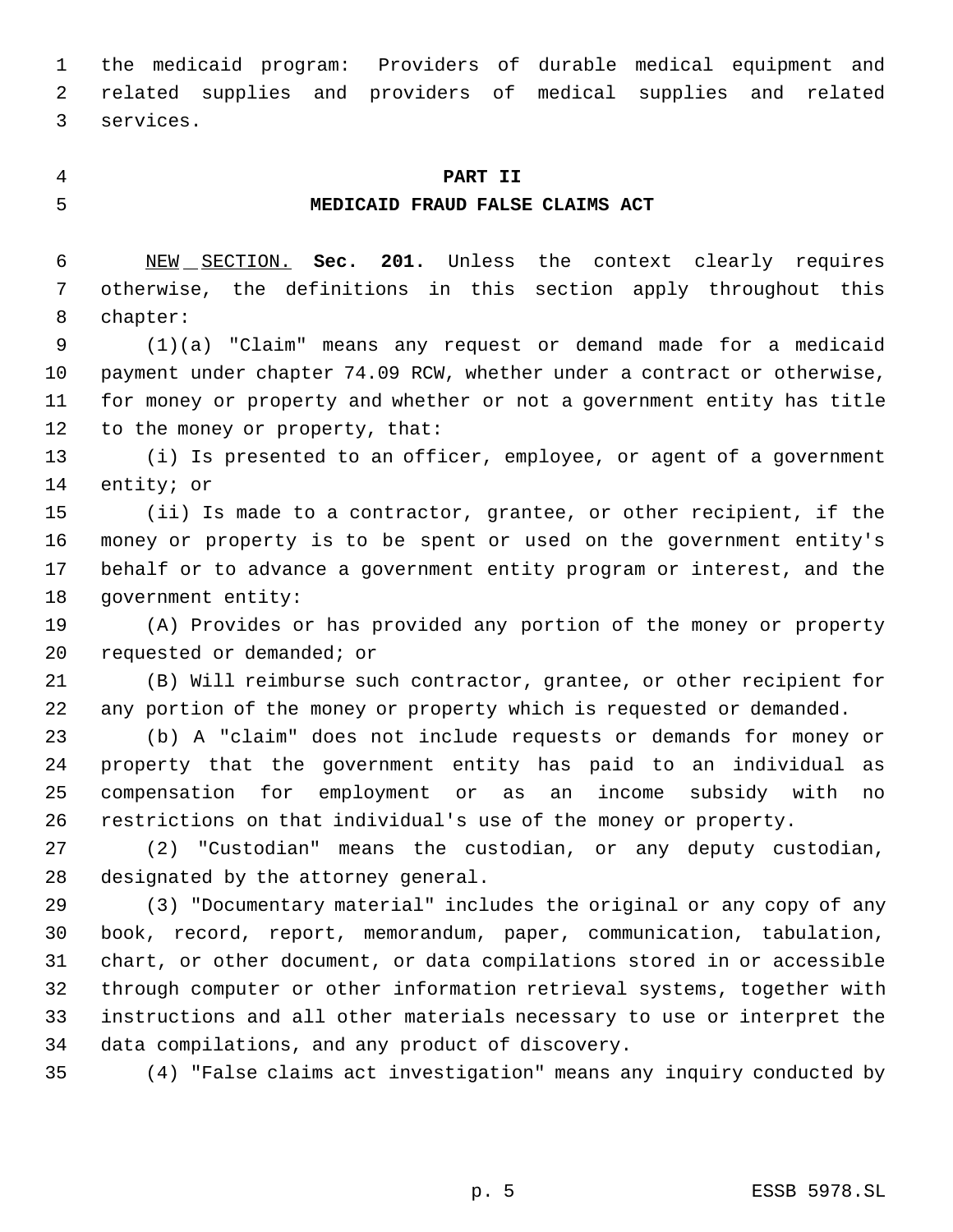any false claims act investigator for the purpose of ascertaining whether any person is or has been engaged in any violation of this chapter.

 (5) "False claims act investigator" means any attorney or investigator employed by the state attorney general who is charged with the duty of enforcing or carrying into effect any provision of this chapter, or any officer or employee of the state of Washington acting under the direction and supervision of the attorney or investigator in connection with an investigation pursuant to this chapter.

 (6) "Government entity" means all Washington state agencies that administer medicaid funded programs under this title.

 (7)(a) "Knowing" and "knowingly" mean that a person, with respect to information:

(i) Has actual knowledge of the information;

 (ii) Acts in deliberate ignorance of the truth or falsity of the information; or

 (iii) Acts in reckless disregard of the truth or falsity of the information.

 (b) "Knowing" and "knowingly" do not require proof of specific intent to defraud.

 (8) "Material" means having a natural tendency to influence, or be capable of influencing, the payment or receipt of money or property.

 (9) "Obligation" means an established duty, whether or not fixed, arising from an express or implied contractual, grantor-grantee, or licensor-licensee relationship, from a fee-based or similar relationship, from statute or rule, or from the retention of any overpayment.

 (10) "Official use" means any use that is consistent with the law, and the rules and policies of the attorney general, including use in connection with: Internal attorney general memoranda and reports; communications between the attorney general and a federal, state, or local government agency, or a contractor of a federal, state, or local government agency, undertaken in furtherance of an investigation or prosecution of a case; interviews of any qui tam relator or other witness; oral examinations; depositions; preparation for and response to civil discovery requests; introduction into the record of a case or proceeding; applications, motions, memoranda, and briefs submitted to a court or other tribunal; and communications with attorney general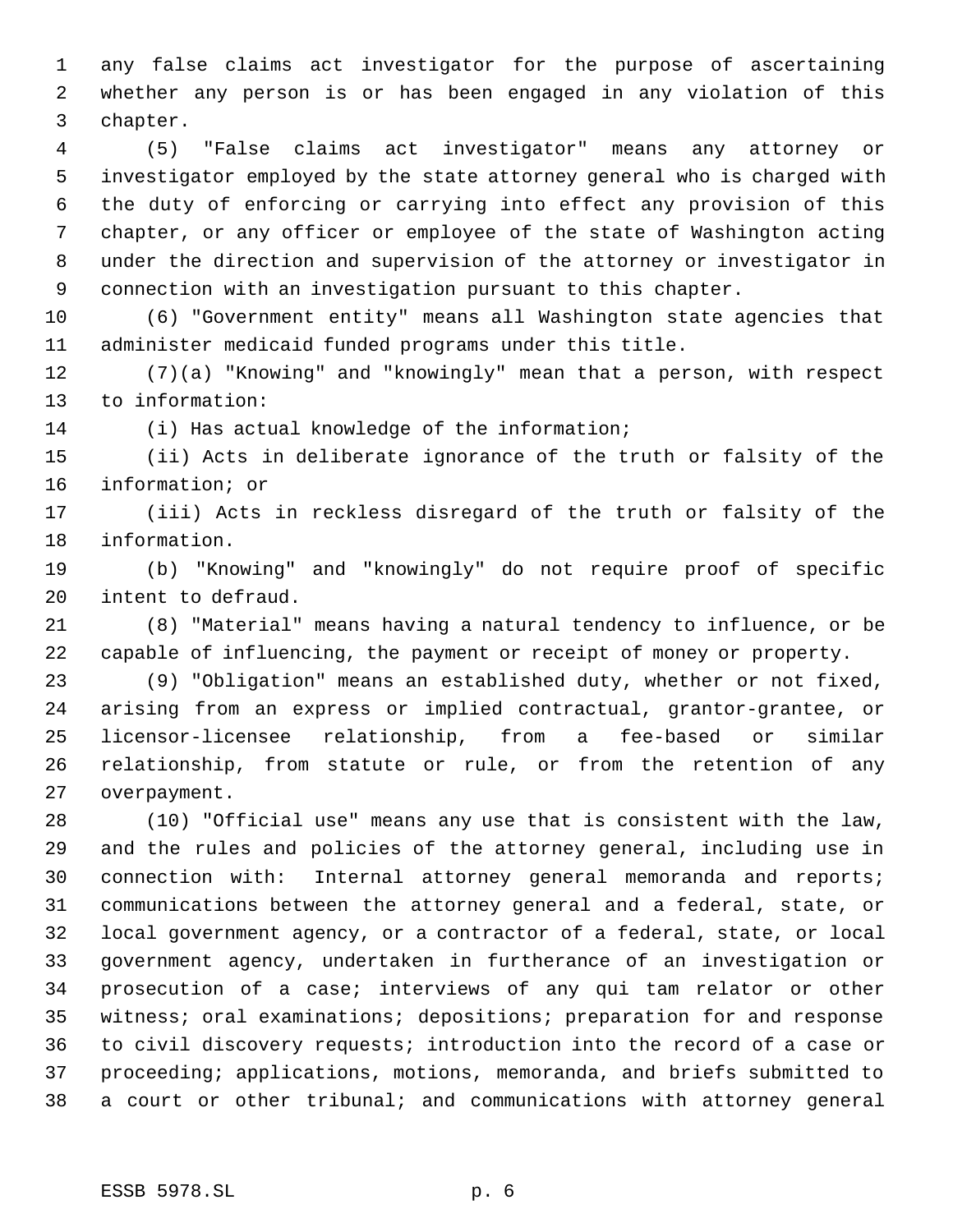investigators, auditors, consultants and experts, the counsel of other parties, and arbitrators or mediators, concerning an investigation, case, or proceeding.

 (11) "Person" means any natural person, partnership, corporation, association, or other legal entity, including any local or political subdivision of a state.

(12) "Product of discovery" includes:

 (a) The original or duplicate of any deposition, interrogatory, document, thing, result of the inspection of land or other property, examination, or admission, which is obtained by any method of discovery in any judicial or administrative proceeding of an adversarial nature;

 (b) Any digest, analysis, selection, compilation, or derivation of 13 any item listed in (a) of this subsection; and

 (c) Any index or other manner of access to any item listed in (a) of this subsection.

 (13) "Qui tam action" is an action brought by a person under section 205 of this act.

 (14) "Qui tam relator" or "relator" is a person who brings an action under section 205 of this act.

 NEW SECTION. **Sec. 202.** (1) Subject to subsections (2) and (4) of this section, a person is liable to the government entity for a civil penalty of not less than five thousand five hundred dollars and not more than eleven thousand dollars, plus three times the amount of damages which the government entity sustains because of the act of that person, if the person:

 (a) Knowingly presents, or causes to be presented, a false or fraudulent claim for payment or approval;

 (b) Knowingly makes, uses, or causes to be made or used, a false record or statement material to a false or fraudulent claim;

 (c) Conspires to commit one or more of the violations in this subsection (1);

 (d) Has possession, custody, or control of property or money used, or to be used, by the government entity and knowingly delivers, or causes to be delivered, less than all of that money or property;

 (e) Is authorized to make or deliver a document certifying receipt of property used, or to be used, by the government entity and,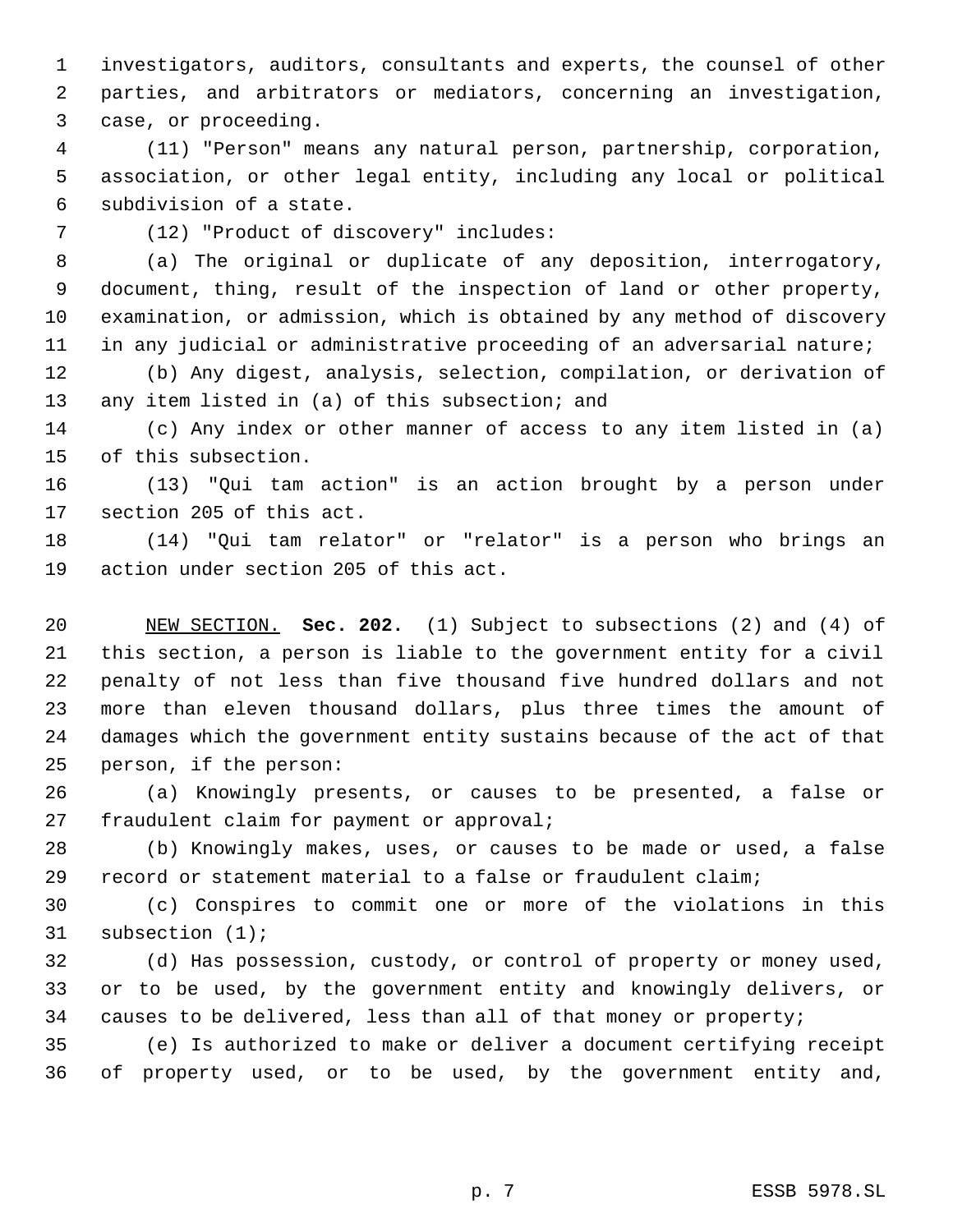intending to defraud the government entity, makes or delivers the receipt without completely knowing that the information on the receipt is true;

 (f) Knowingly buys, or receives as a pledge of an obligation or debt, public property from an officer or employee of the government entity who lawfully may not sell or pledge property; or

 (g) Knowingly makes, uses, or causes to be made or used, a false record or statement material to an obligation to pay or transmit money or property to the government entity, or knowingly conceals or knowingly and improperly avoids or decreases an obligation to pay or transmit money or property to the government entity.

 (2) The court may assess not less than two times the amount of damages which the government entity sustains because of the act of a person, if the court finds that:

 (a) The person committing the violation of subsection (1) of this section furnished the Washington state attorney general with all information known to him or her about the violation within thirty days 18 after the date on which he or she first obtained the information;

 (b) The person fully cooperated with any investigation by the attorney general of the violation; and

 (c) At the time the person furnished the attorney general with the information about the violation, no criminal prosecution, civil action, or administrative action had commenced under this title with respect to the violation, and the person did not have actual knowledge of the existence of an investigation into the violation.

 (3) A person violating this section is liable to the attorney general for the costs of a civil action brought to recover any such penalty or damages.

 (4) For the purposes of determining whether an insurer has a duty to provide a defense or indemnification for an insured and if coverage may be denied if the terms of the policy exclude coverage for intentional acts, a violation of subsection (1) of this section is an intentional act.

 (5) The office of the attorney general must, by rule, annually adjust the civil penalties established in subsection (1) of this section so that they are equivalent to the civil penalties provided under the federal false claims act and in accordance with the federal civil penalties inflation adjustment act of 1990.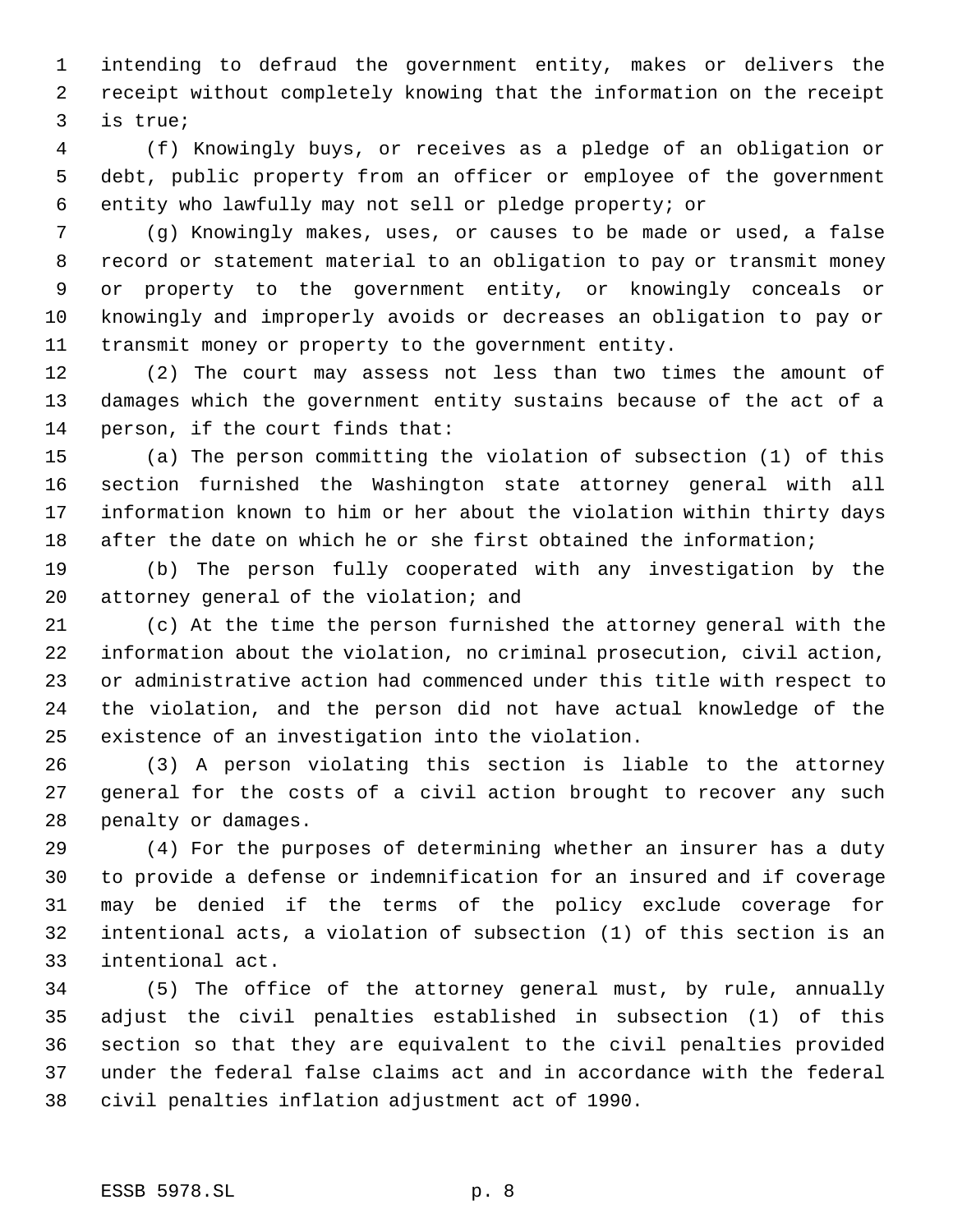NEW SECTION. **Sec. 203.** Any information furnished pursuant to this chapter is exempt from disclosure under the public records act, chapter 42.56 RCW, until final disposition and all court ordered seals are lifted.

 NEW SECTION. **Sec. 204.** The attorney general must diligently investigate a violation under section 202 of this act. If the attorney general finds that a person has violated or is violating section 202 of this act, the attorney general may bring a civil action under this section against the person.

 NEW SECTION. **Sec. 205.** (1) A person may bring a civil action for a violation of section 202 of this act for the person and for the government entity. The action may be known as a qui tam action and the person bringing the action as a qui tam relator. The action must be brought in the name of the government entity. The action may be dismissed only if the court, and the attorney general give written consent to the dismissal and their reason for consenting.

 (2) A relator filing an action under this chapter must serve a copy of the complaint and written disclosure of substantially all material evidence and information the person possesses on the attorney general in electronic format. The relator must file the complaint in camera. The complaint must remain under seal for at least sixty days, and may not be served on the defendant until the court so orders. The attorney general may elect to intervene and proceed with the action within sixty days after it receives both the complaint and the material evidence and information.

 (3) The attorney general may, for good cause shown, move the court for extensions of the time during which the complaint remains under seal under subsection (2) of this section. The motions may be supported by affidavits or other submissions in camera. The defendant may not be required to respond to any complaint filed under this section until twenty days after the complaint is unsealed and served upon the defendant.

 (4) If the attorney general does not proceed with the action prior to the expiration of the sixty-day period or any extensions obtained under subsection (3) of this section, then the relator has the right to conduct the action.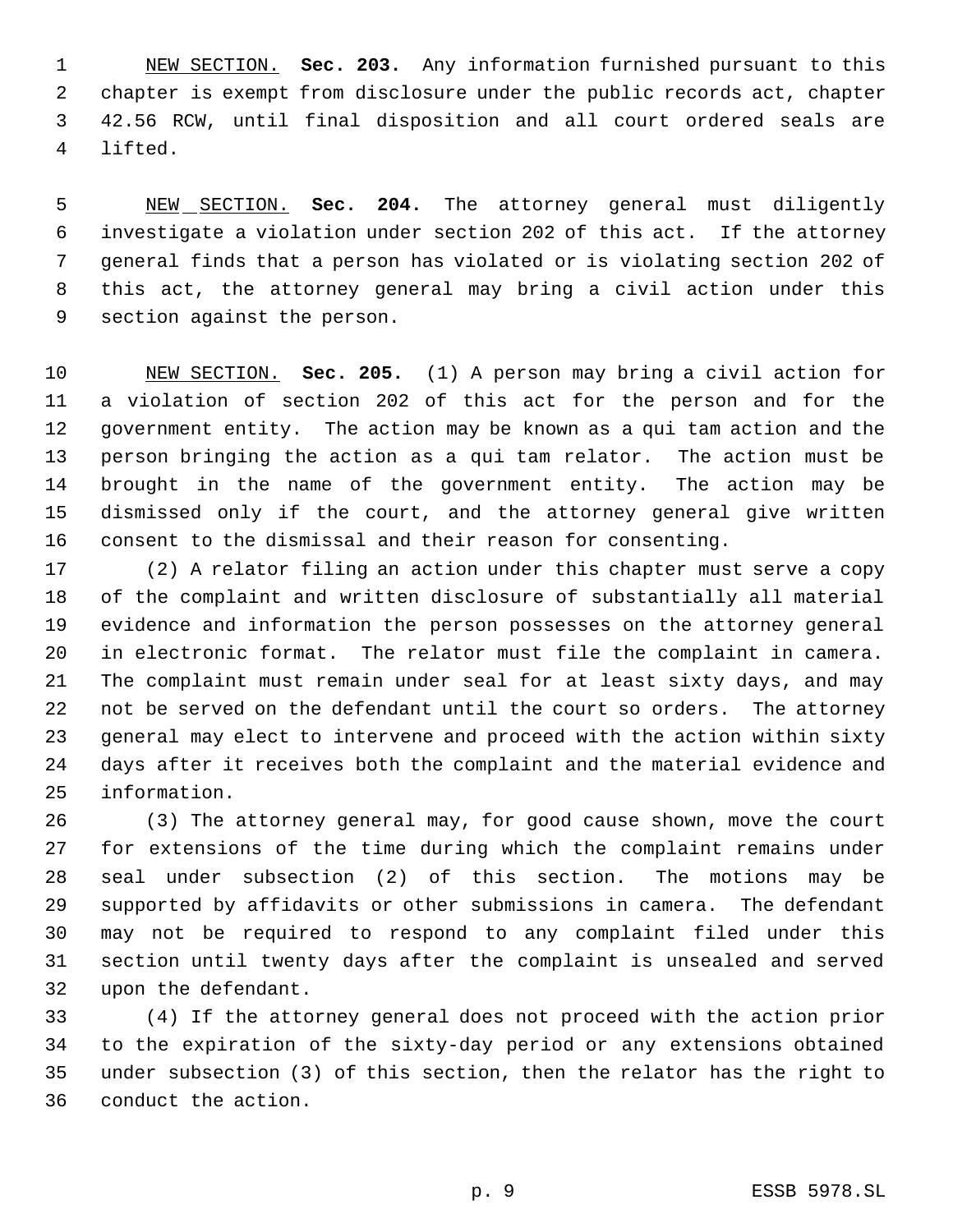(5) When a person brings an action under this section, no person other than the attorney general may intervene or bring a related action based on the facts underlying the pending action.

 NEW SECTION. **Sec. 206.** (1) If the attorney general proceeds with the qui tam action, the attorney general shall have the primary responsibility for prosecuting the action, and is not bound by an act of the relator. The relator has the right to continue as a party to the action, subject to the limitations set forth in subsection (2) of this section.

 (2)(a) The attorney general may move to dismiss the qui tam action notwithstanding the objections of the relator if the relator has been notified by the attorney general of the filing of the motion and the court has provided the relator with an opportunity for a hearing on the motion.

 (b) The attorney general may settle the action with the defendant notwithstanding the objections of the relator if the court determines, after a hearing, that the proposed settlement is fair, adequate, and reasonable under all the circumstances. Upon a showing of good cause, the hearing may be held in camera.

 (c) Upon a showing by the attorney general that unrestricted participation during the course of the litigation by the relator would interfere with or unduly delay the attorney general's prosecution of the case, or would be repetitious, irrelevant, or for purposes of harassment, the court may, in its discretion, impose limitations on the relator's participation, such as:

(i) Limiting the number of witnesses the relator may call;

(ii) Limiting the length of the testimony of the witnesses;

(iii) Limiting the relator's cross-examination of witnesses; or

 (iv) Otherwise limiting the participation by the relator in the litigation.

 (d) Upon a showing by the defendant that unrestricted participation during the course of the litigation by the relator would be for purposes of harassment or would cause the defendant undue burden or unnecessary expense, the court may limit the participation by the relator in the litigation.

 (3) If the attorney general elects not to proceed with the qui tam action, the relator has the right to conduct the action. If the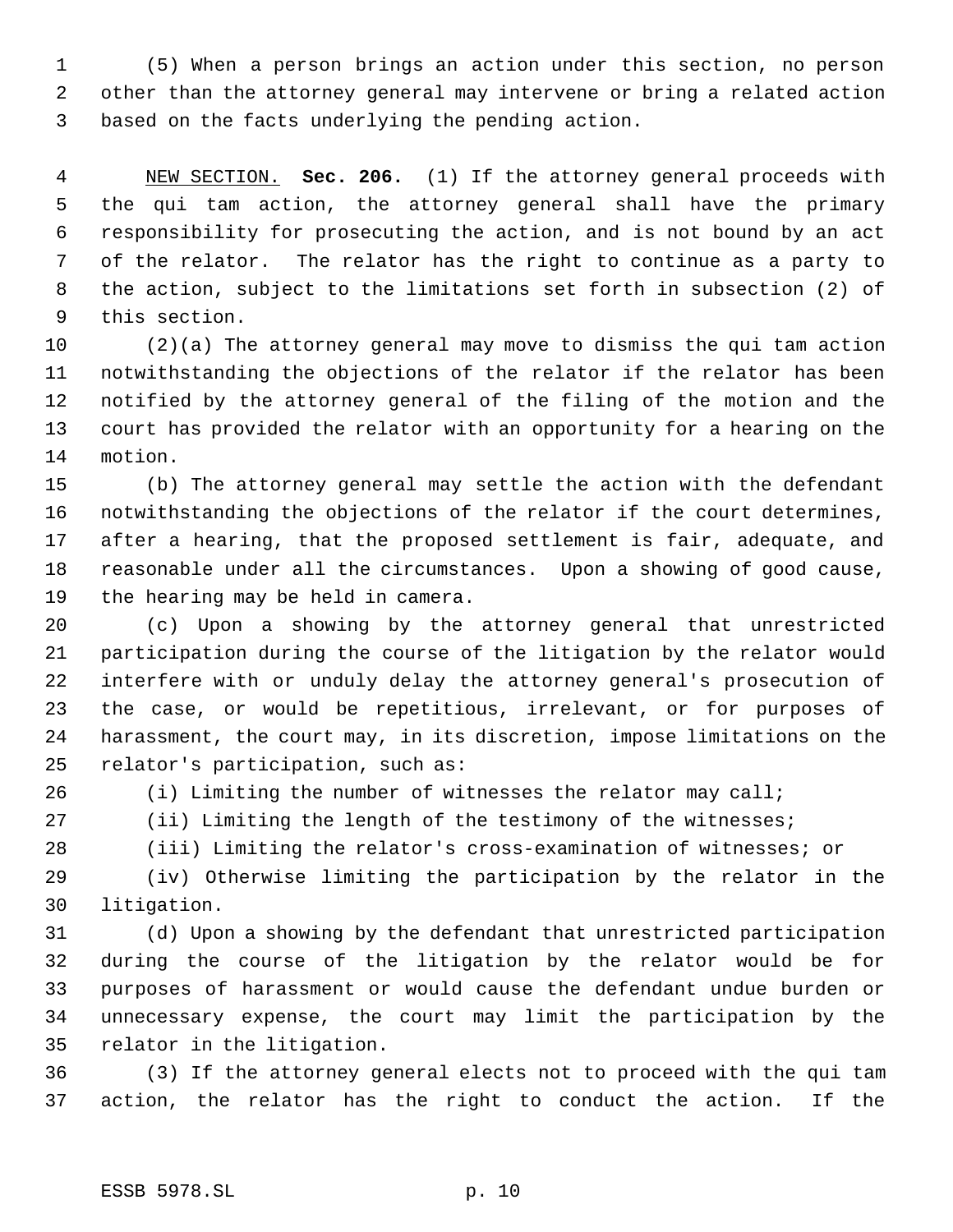attorney general so requests, the relator must serve on the attorney general copies of all pleadings filed in the action and shall supply copies of all deposition transcripts, at the attorney general's expense. When the relator proceeds with the action, the court, without limiting the status and rights of the relator, may nevertheless permit the attorney general to intervene at a later date upon a showing of good cause.

 (4) Whether or not the attorney general proceeds with the qui tam action, upon a showing by the attorney general that certain actions of discovery by the relator would interfere with the attorney general's investigation or prosecution of a criminal or civil matter arising out of the same facts, the court may stay such discovery for a period of not more than sixty days. The showing must be conducted in camera. The court may extend the sixty-day period upon a further showing in camera that the attorney general has pursued the criminal or civil investigation or proceedings with reasonable diligence and any proposed discovery in the civil action will interfere with the ongoing criminal or civil investigation or proceedings.

 (5) Notwithstanding section 205 of this act, the attorney general may elect to pursue its claim through any alternate remedy available to the state, including any administrative proceeding to determine a civil money penalty. If any alternate remedy is pursued in another proceeding, the relator has the same rights in the proceeding as the relator would have had if the action had continued under this section. Any finding of fact or conclusion of law made in the other proceeding that has become final is conclusive on all parties to an action under this section. For purposes of this subsection, a finding or conclusion is final if it has been finally determined on appeal to the appropriate court of the state of Washington, if all time for filing the appeal with respect to the finding or conclusion has expired, or if the finding or conclusion is not subject to judicial review.

 NEW SECTION. **Sec. 207.** (1)(a) Subject to (b) of this subsection, if the attorney general proceeds with a qui tam action, the relator must receive at least fifteen percent but not more than twenty-five percent of the proceeds of the action or settlement of the claim, depending upon the extent to which the relator substantially contributed to the prosecution of the action.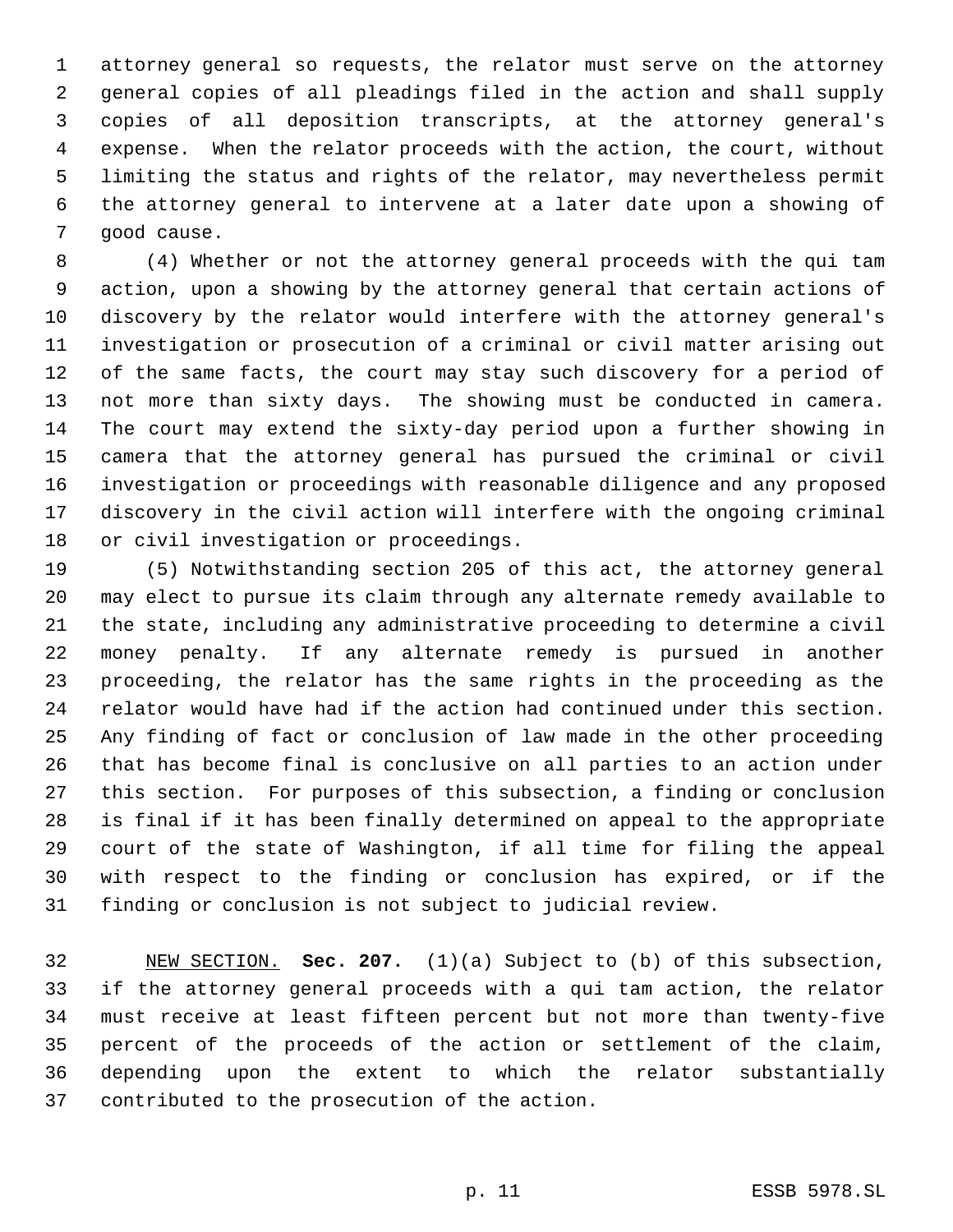(b) Where the action is one which the court finds to be based primarily on disclosures of specific information, other than information provided by the relator, relating to allegations or transactions in a criminal, civil, or administrative hearing, in a legislative or administrative report, hearing, audit, or investigation, or from the news media, the court may award an amount it considers appropriate, but in no case more than ten percent of the proceeds, taking into account the significance of the information and the role of the relator in advancing the case to litigation.

 (c) Any payment to a relator under (a) or (b) of this subsection must be made from the proceeds. The relator must also receive an amount for reasonable expenses which the court finds to have been necessarily incurred, plus reasonable attorneys' fees and costs. All expenses, fees, and costs must be awarded against the defendant.

 (2) If the attorney general does not proceed with a qui tam action, the relator shall receive an amount which the court decides is reasonable for collecting the civil penalty and damages. The amount may not be less than twenty-five percent and not more than thirty percent of the proceeds of the action or settlement and must be paid out of the proceeds. The relator must also receive an amount for reasonable expenses, which the court finds to have been necessarily incurred, plus reasonable attorneys' fees and costs. All expenses, fees, and costs must be awarded against the defendant.

 (3) Whether or not the attorney general proceeds with the qui tam action, if the court finds that the action was brought by a person who planned and initiated the violation of section 202 of this act upon which the action was brought, then the court may, to the extent the court considers appropriate, reduce the share of the proceeds of the action which the person would otherwise receive under subsection (1) or (2) of this section, taking into account the role of that person in advancing the case to litigation and any relevant circumstances pertaining to the violation. If the person bringing the action is convicted of criminal conduct arising from his or her role in the violation of section 202 of this act, that person must be dismissed from the civil action and may not receive any share of the proceeds of the action. The dismissal may not prejudice the right of the state to continue the action, represented by the attorney general.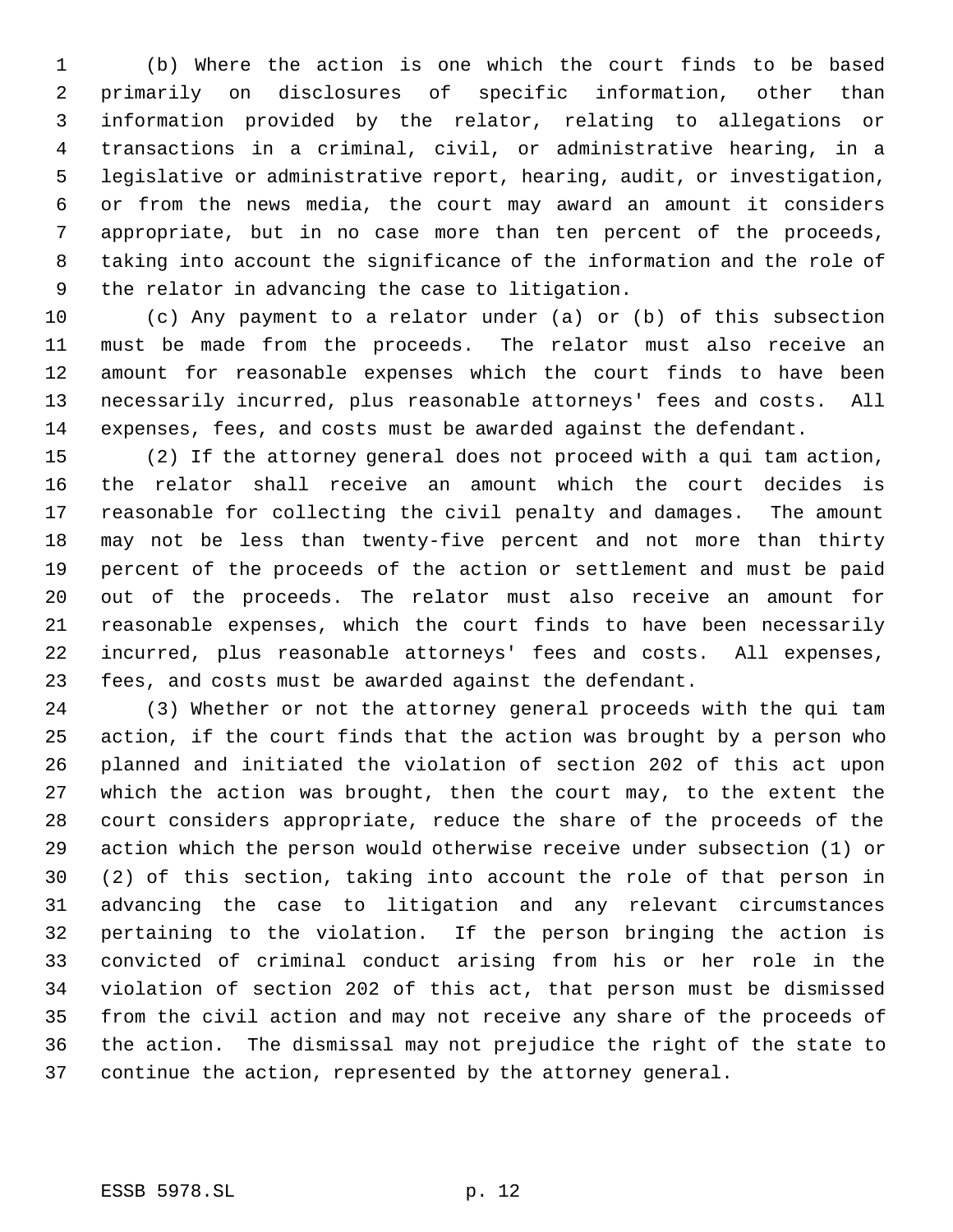(4) If the attorney general does not proceed with the qui tam action and the relator conducts the action, the court may award to the defendant reasonable attorneys' fees and expenses if the defendant prevails in the action and the court finds that the claim of the relator was clearly frivolous, clearly vexatious, or brought primarily for purposes of harassment.

 (5) Any funds recovered that remain after calculation and distribution under subsections (1) through (3) of this section must be deposited into the medicaid fraud penalty account established in section 103 of this act.

 NEW SECTION. **Sec. 208.** (1) In no event may a person bring a qui tam action which is based upon allegations or transactions which are the subject of a civil suit or an administrative civil money penalty proceeding in which the state is already a party.

 (2)(a) The court must dismiss an action or claim under this section, unless opposed by the attorney general, if substantially the same allegations or transactions as alleged in the action or claim were publicly disclosed:

 (i) In a state criminal, civil, or administrative hearing in which the attorney general or other governmental entity is a party;

 (ii) In a legislative report, or other state report, hearing, audit, or investigation; or

(iii) By the news media;

 unless the action is brought by the attorney general or the relator is an original source of the information.

 (b) For purposes of this section, "original source" means an individual who either (i) prior to a public disclosure under (a) of this subsection, has voluntarily disclosed to the attorney general the information on which allegations or transactions in a claim are based, or (ii) has knowledge that is independent of, and materially adds to, the publicly disclosed allegations or transactions, and who has voluntarily provided the information to the attorney general before filing an action under this section.

 NEW SECTION. **Sec. 209.** (1) Any employee, contractor, or agent is entitled to all relief necessary to make that employee, contractor, or agent whole, if that employee, contractor, or agent, is discharged,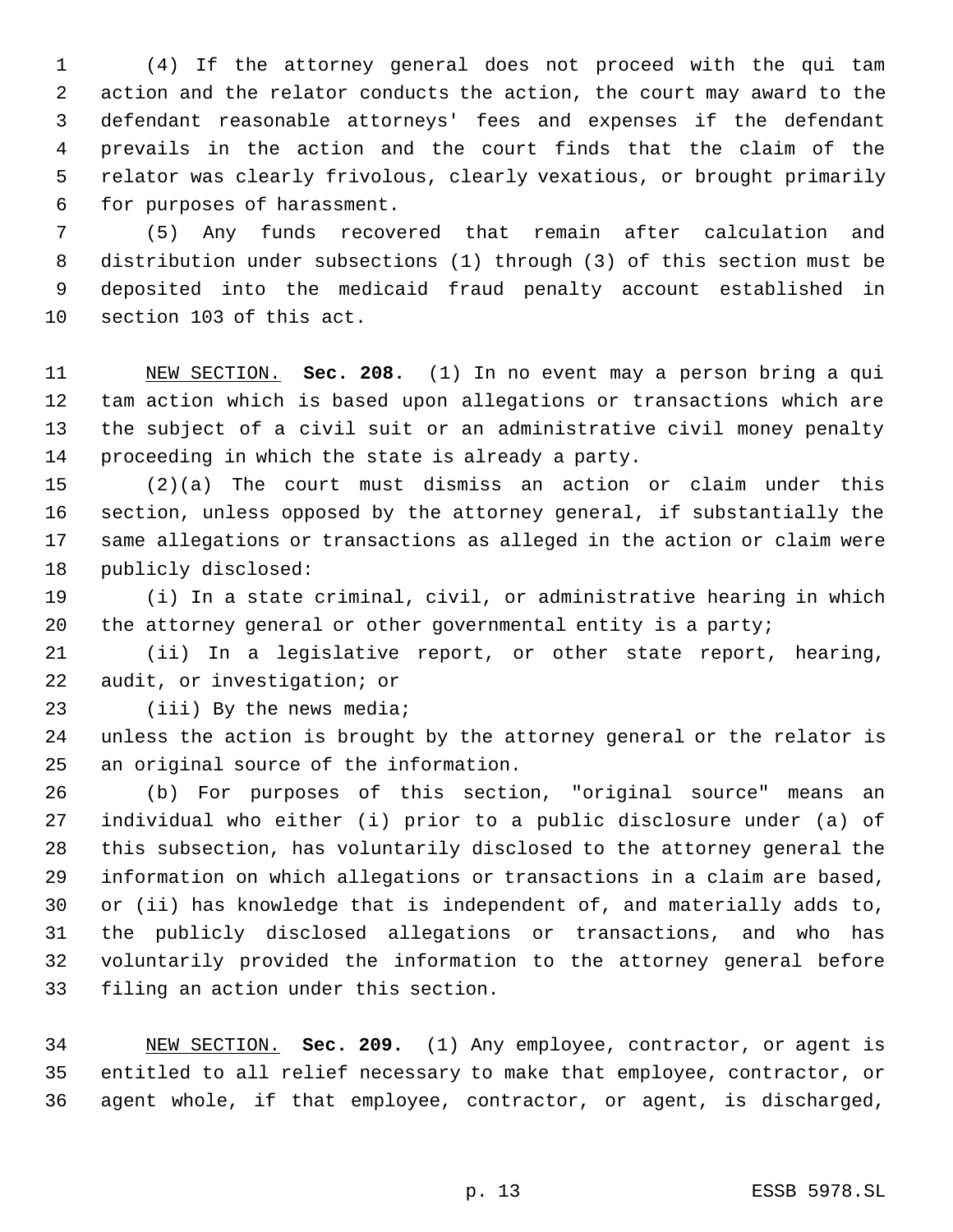demoted, suspended, threatened, harassed, or in any other manner discriminated against in the terms and conditions of employment because of lawful acts done by the employee, contractor, agent, or associated others in furtherance of an action under this chapter or other efforts to stop one or more violations of this chapter.

 (2) Relief under subsection (1) of this section must include reinstatement with the same seniority status that employee, contractor, or agent would have had but for the discrimination, two times the amount of back pay, interest on the back pay, and compensation for any special damages sustained as a result of the discrimination, including litigation costs and reasonable attorneys' fees, and any and all relief available under RCW 49.60.030(2). An action under this subsection may be brought in the appropriate superior court of the state of Washington for the relief provided in this subsection.

 (3) A civil action under this section may not be brought more than three years after the date when the retaliation occurred.

 NEW SECTION. **Sec. 210.** (1) A subpoena requiring the attendance of a witness at a trial or hearing conducted under section 204 or 205 of this act may be served at any place in the state of Washington.

 (2) A civil action under section 204 or 205 of this act may be brought at any time, without limitation after the date on which the violation of section 202 of this act is committed.

 (3) If the attorney general elects to intervene and proceed with a qui tam action, the attorney general may file its own complaint or amend the complaint of a relator to clarify or add detail to the claims in which the attorney general is intervening and to add any additional claims with respect to which the attorney general contends it is entitled to relief.

 (4) In any action brought under section 204 or 205 of this act, the attorney general is required to prove all essential elements of the cause of action, including damages, by a preponderance of the evidence.

 (5) Notwithstanding any other provision of law or the rules for superior court, a final judgment rendered in favor of the government entity in any criminal proceeding charging fraud or false statements, whether upon a verdict after trial or upon a plea of guilty or nolo contendere, estops the defendant from denying the essential elements of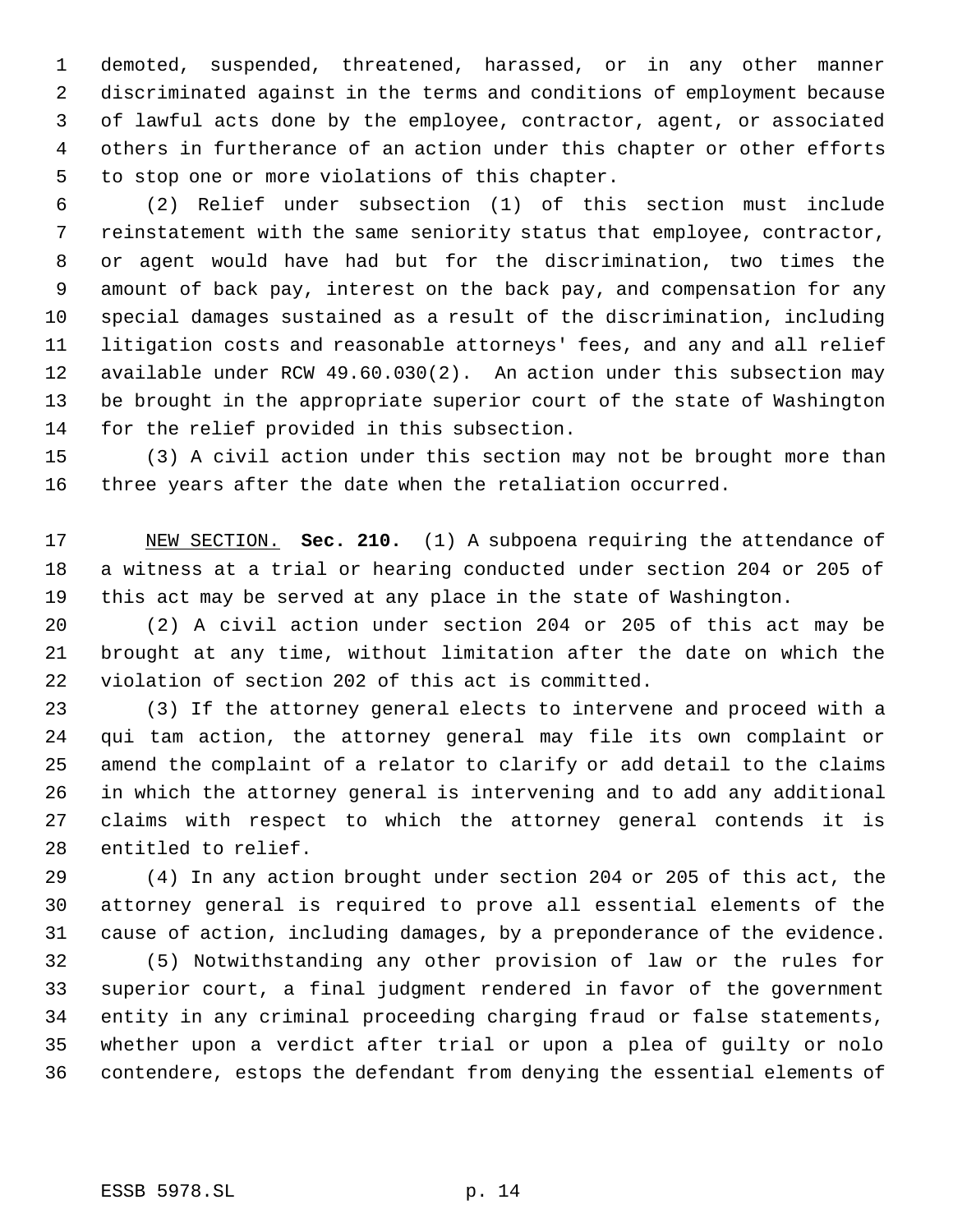the offense in any action which involves the same transaction as in the criminal proceeding and which is brought under section 204 or 205 of this act.

 NEW SECTION. **Sec. 211.** (1) Any action under section 204 or 205 of this act may be brought in the superior court in any county in which the defendant or, in the case of multiple defendants, any one defendant can be found, resides, transacts business, or in which any act proscribed by section 202 of this act occurred. The appropriate court must issue a summons as required by the superior court civil rules and service must occur at any place within the state of Washington.

 (2) The superior courts have jurisdiction over any action brought under the laws of any city or county for the recovery of funds paid by a government entity if the action arises from the same transaction or occurrence as an action brought under section 204 or 205 of this act.

 (3) With respect to any local government that is named as a coplaintiff with the state in an action brought under section 205 of this act, a seal on the action ordered by the court under section 205 of this act does not preclude the attorney general or the person bringing the action from serving the complaint, any other pleadings, or the written disclosure of substantially all material evidence and information possessed by the person bringing the action on the law enforcement authorities that are authorized under the law of the local government to investigate and prosecute the action on behalf of the local government, except that the seal applies to the law enforcement authorities so served to the same extent as the seal applies to other parties in the action.

 NEW SECTION. **Sec. 212.** (1)(a) Whenever the attorney general, or a designee, for purposes of this section, has reason to believe that any person may be in possession, custody, or control of any documentary material or information relevant to a false claims act investigation, the attorney general, or a designee, may, before commencing a civil proceeding under section 204 of this act or making an election under section 205 of this act, issue in writing and serve upon the person, a civil investigative demand requiring the person:

(i) To produce the documentary material for inspection and copying;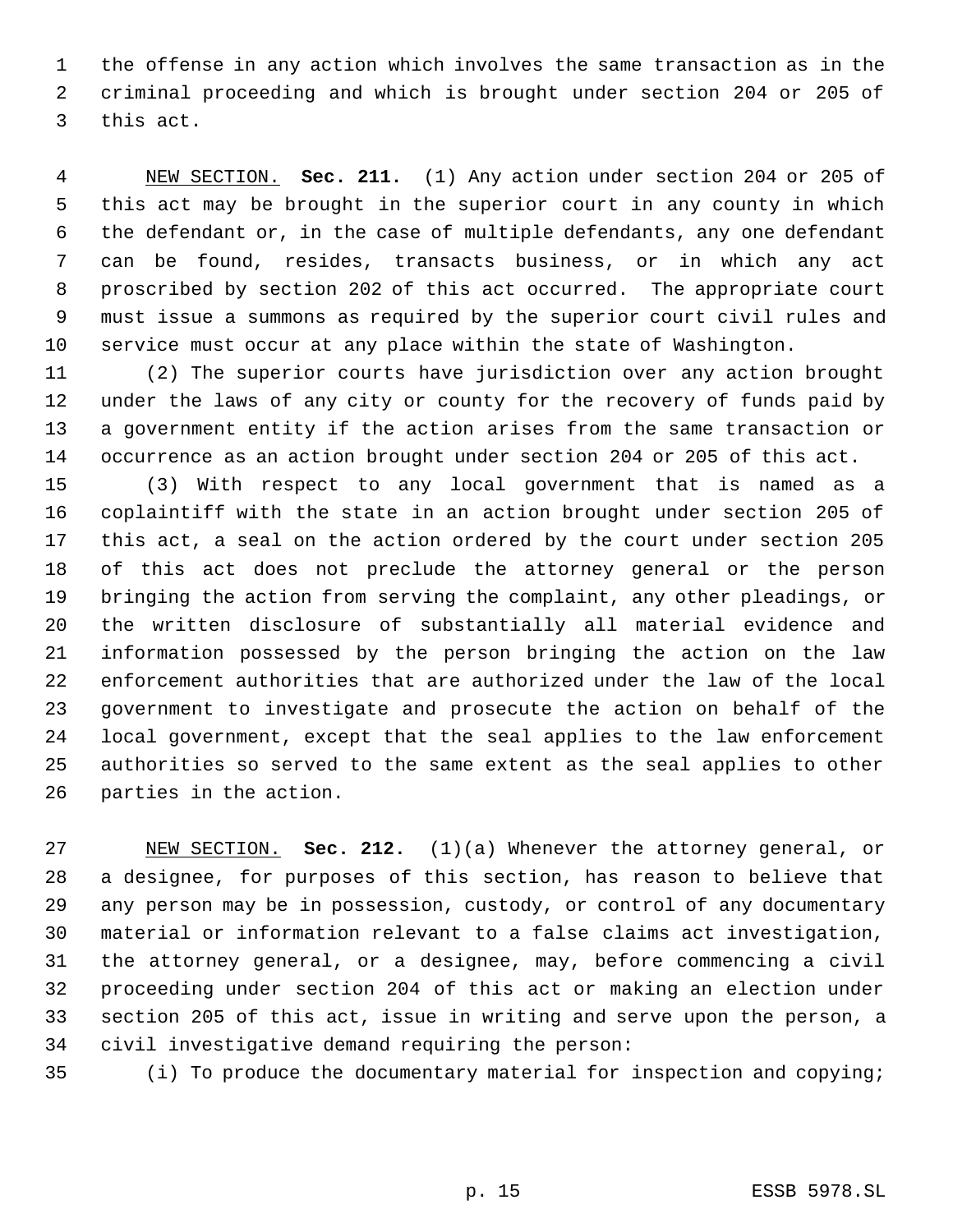(ii) To answer in writing written interrogatories with respect to the documentary material or information;

 (iii) To give oral testimony concerning the documentary material or information; or

 (iv) To furnish any combination of such material, answers, or testimony.

 (b) The attorney general may delegate the authority to issue civil investigative demands under this subsection (1). Whenever a civil investigative demand is an express demand for any product of discovery, the attorney general, the deputy attorney general, or an assistant attorney general must serve, in any manner authorized by this section, a copy of the demand upon the person from whom the discovery was obtained and must notify the person to whom the demand is issued of the date on which the copy was served. Any information obtained by the attorney general or a designee of the attorney general under this section may be shared with any qui tam relator if the attorney general or designee determines it is necessary as part of any false claims act investigation.

 (2)(a) Each civil investigative demand issued under subsection (1) of this section must state the nature of the conduct constituting the alleged violation of this chapter which is under investigation, and the applicable provision of law alleged to be violated.

 (b) If the demand is for the production of documentary material, the demand must:

 (i) Describe each class of documentary material to be produced with such definiteness and certainty as to permit the material to be fairly identified;

 (ii) Prescribe a return date for each class which will provide a reasonable period of time within which the material so demanded may be assembled and made available for inspection and copying; and

 (iii) Identify the false claims act investigator to whom such material must be made available.

 (c) If the demand is for answers to written interrogatories, the demand must:

 (i) Set forth with specificity the written interrogatories to be answered;

 (ii) Prescribe dates at which time answers to written interrogatories must be submitted; and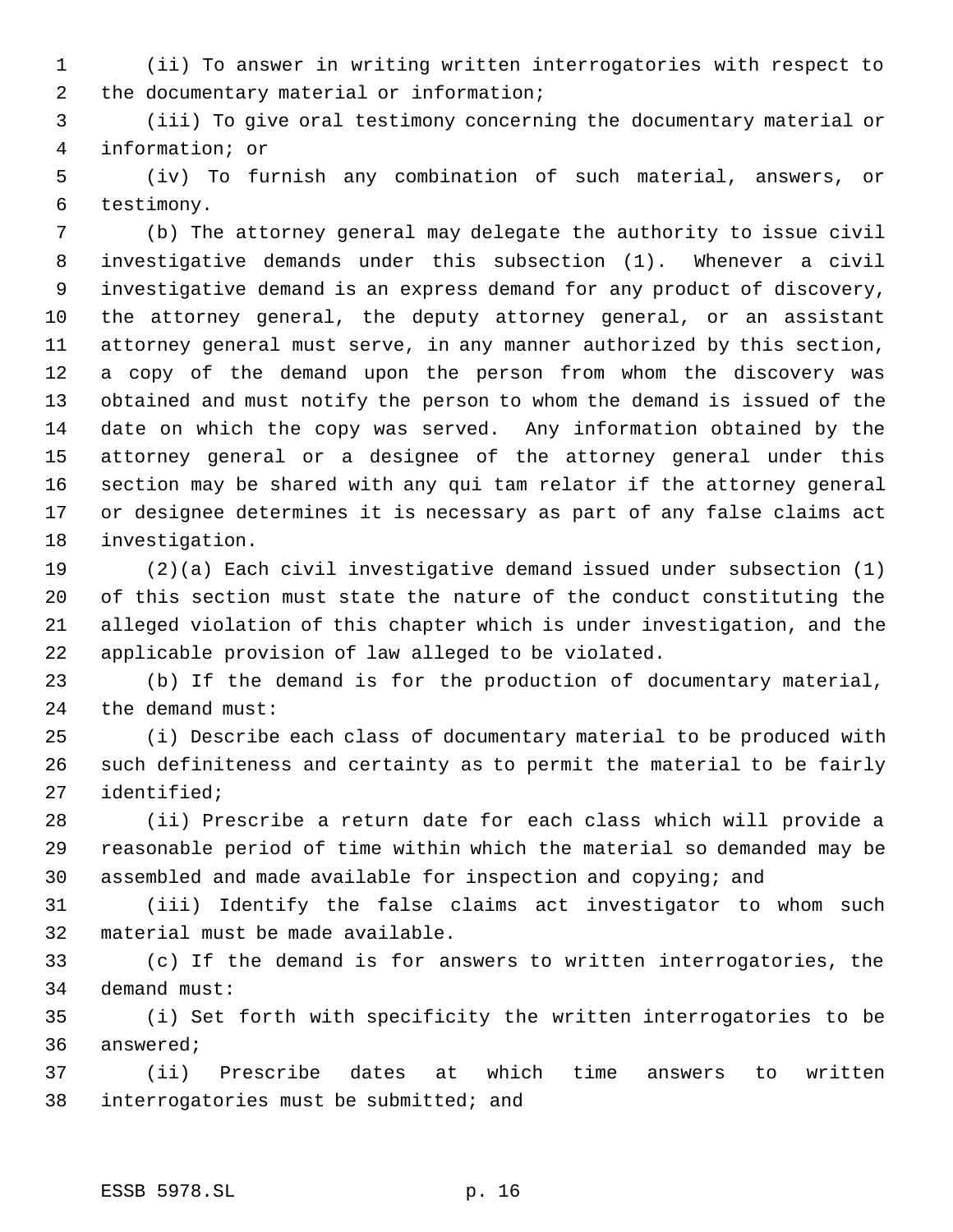(iii) Identify the false claims law investigator to whom such answers must be submitted.

 (d) If the demand is for the giving of oral testimony, the demand must:

 (i) Prescribe a date, time, and place at which oral testimony must be commenced;

 (ii) Identify a false claims act investigator who must conduct the examination and the custodian to whom the transcript of the examination must be submitted;

 (iii) Specify that the attendance and testimony are necessary to 11 the conduct of the investigation;

 (iv) Notify the person receiving the demand of the right to be 13 accompanied by an attorney and any other representative; and

 (v) Describe the general purpose for which the demand is being issued and the general nature of the testimony, including the primary areas of inquiry, which will be taken pursuant to the demand.

 (e) Any civil investigative demand issued under this section which is an express demand for any product of discovery is not due until thirty days after a copy of the demand has been served upon the person from whom the discovery was obtained.

 (f) The date prescribed for the commencement of oral testimony pursuant to a civil investigative demand issued under this section may not be sooner than six days after the date on which demand is received, unless the attorney general or an assistant attorney general designated by the attorney general determines that exceptional circumstances are present which warrant the commencement of the testimony sooner.

 (g) The attorney general may not authorize the issuance under this section of more than one civil investigative demand for oral testimony by the same person unless the person requests otherwise or unless the attorney general, after investigation, notifies that person in writing that an additional demand for oral testimony is necessary.

 (3) A civil investigative demand issued under subsection (1) or (2) of this section may not require the production of any documentary material, the submission of any answers to written interrogatories, or the giving of any oral testimony if the material, answers, or testimony would be protected from disclosure under:

 (a) The standards applicable to subpoenas or subpoenas duces tecum issued by a court to aid in a special inquiry investigation; or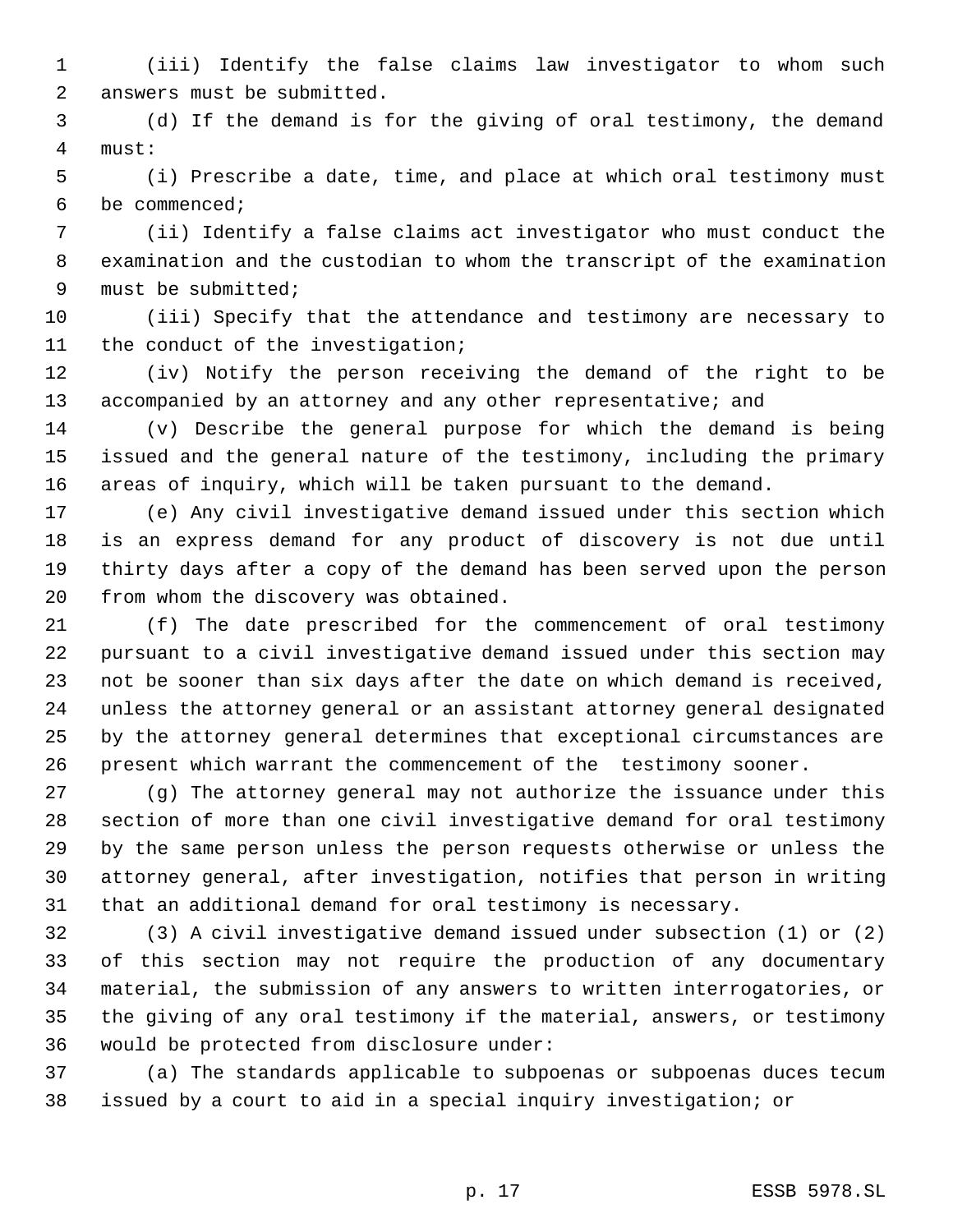(b) The standards applicable to discovery requests under the superior court civil rules, to the extent that the application of these standards to any demand is appropriate and consistent with the provisions and purposes of this section.

 (4) Any demand which is an express demand for any product of discovery supersedes any inconsistent order, rule, or provision of law, other than this section, preventing or restraining disclosure of the product of discovery to any person. Disclosure of any product of discovery pursuant to any express demand does not constitute a waiver of any right or privilege which the person making such disclosure may be entitled to invoke to resist discovery of trial preparation materials.

 (5) Any civil investigative demand issued under this section may be served by a false claims act investigator, or by a commissioned law enforcement official, at any place within the state of Washington.

 (6) Service of any civil investigative demand issued under (a) of this subsection or of any petition filed under subsection (25) of this section may be made upon a partnership, corporation, association, or other legal entity by:

 (a) Delivering an executed copy of the demand or petition to any partner, executive officer, managing agent, or general agent of the partnership, corporation, association, or entity, or to any agent authorized by appointment or by law to receive service of process on behalf of such partnership, corporation, association, or entity;

 (b) Delivering an executed copy of the demand or petition to the principal office or place of business of the partnership, corporation, association, or entity; or

 (c) Depositing an executed copy of the demand or petition in the United States mail by registered or certified mail, with a return receipt requested, addressed to such partnership, corporation, association, or entity at its principal office or place of business.

 (7) Service of any demand or petition may be made upon any natural person by:

 (a) Delivering an executed copy of the demand or petition to the person; or

 (b) Depositing an executed copy of the demand or petition in the United States mail by registered or certified mail, with a return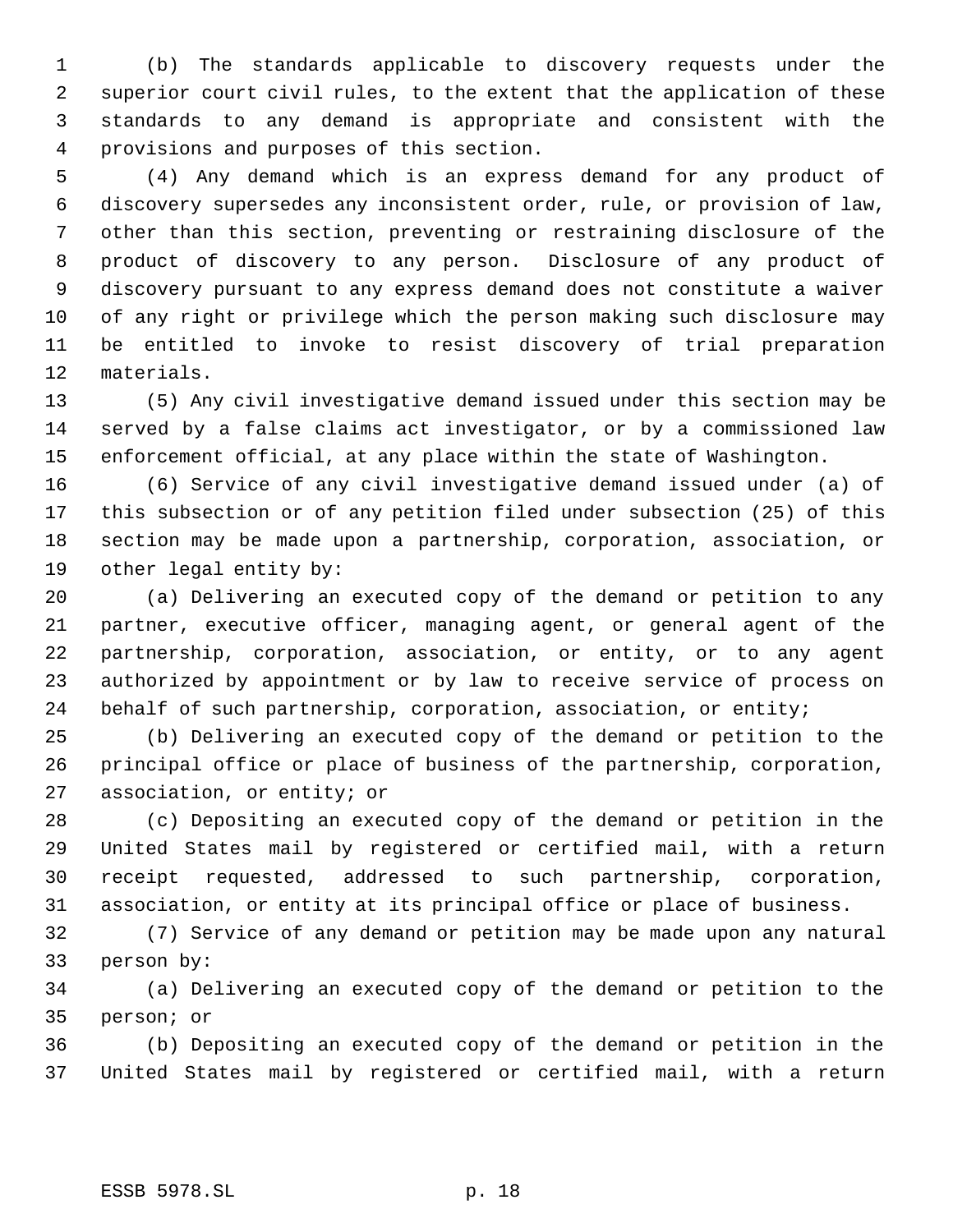receipt requested, addressed to the person at the person's residence or principal office or place of business.

 (8) A verified return by the individual serving any civil investigative demand issued under subsection (1) or (2) of this section or any petition filed under subsection (25) of this section setting forth the manner of the service constitutes proof of the service. In the case of service by registered or certified mail, the return must be accompanied by the return post office receipt of delivery of the demand.

 (9)(a) The production of documentary material in response to a civil investigative demand served under this section must be made under a sworn certificate, in the form as the demand designates, by:

 (i) In the case of a natural person, the person to whom the demand is directed; or

 (ii) In the case of a person other than a natural person, a person having knowledge of the facts and circumstances relating to the production and authorized to act on behalf of the person.

 (b) The certificate must state that all of the documentary material required by the demand and in the possession, custody, or control of the person to whom the demand is directed has been produced and made available to the false claims act investigator identified in the demand.

 (10) Any person upon whom any civil investigative demand for the production of documentary material has been served under this section shall make such material available for inspection and copying to the false claims act investigator identified in the demand at the principal place of business of the person, or at another place as the false claims act investigator and the person thereafter may agree and prescribe in writing, or as the court may direct under subsection (25) of this section. The material must be made available on the return date specified in the demand, or on a later date as the false claims act investigator may prescribe in writing. The person may, upon written agreement between the person and the false claims act investigator, substitute copies for originals of all or any part of the material.

 (11)(a) Each interrogatory in a civil investigative demand served under this section must be answered separately and fully in writing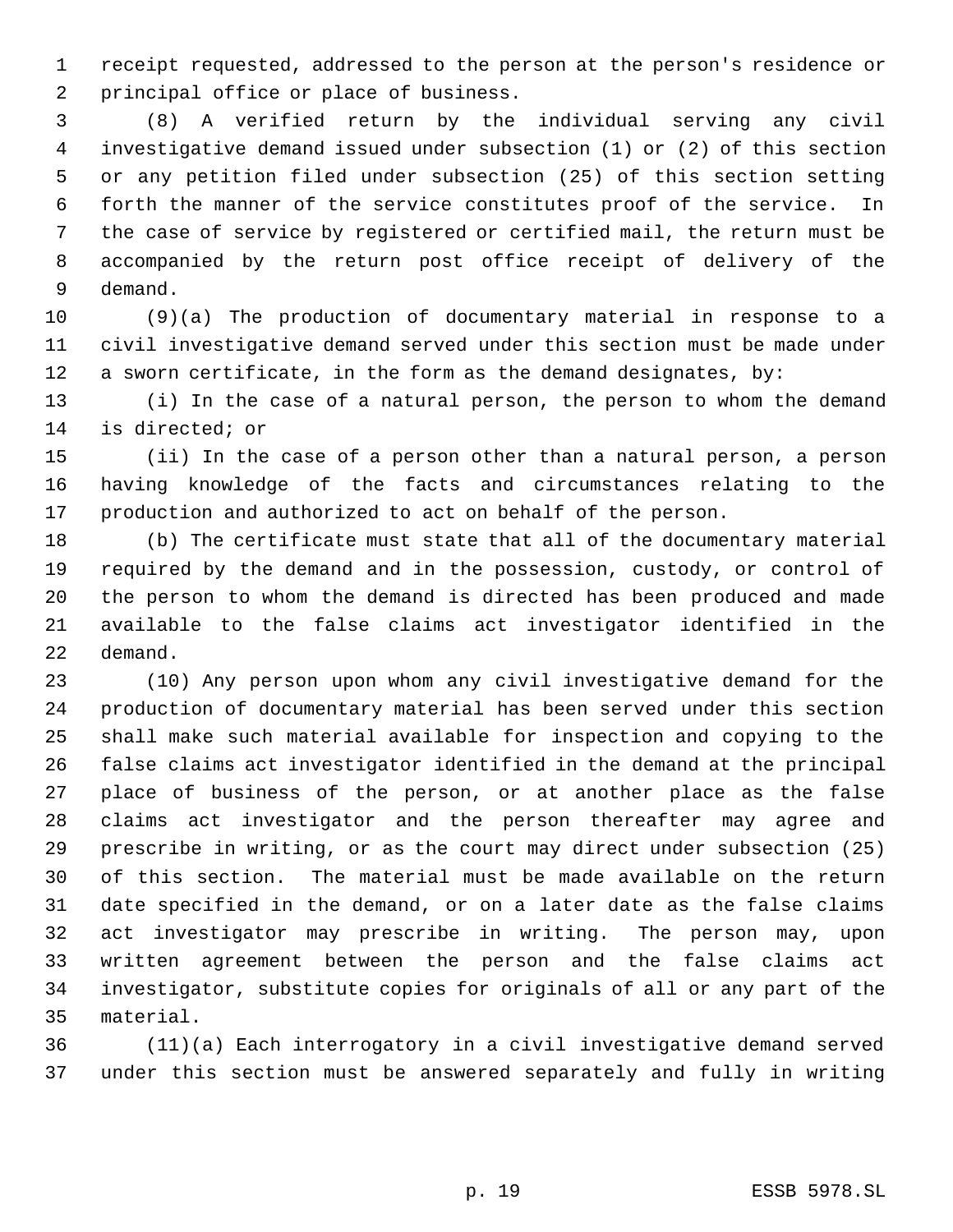under oath and must be submitted under a sworn certificate, in the form as the demand designates, by:

 (i) In the case of a natural person, the person to whom the demand is directed; or

 (ii) In the case of a person other than a natural person, the person or persons responsible for answering each interrogatory.

 (b) If any interrogatory is objected to, the reasons for the objection must be stated in the certificate instead of an answer. The certificate must state that all information required by the demand and in the possession, custody, control, or knowledge of the person to whom the demand is directed has been submitted. To the extent that any information is not furnished, the information must be identified and reasons set forth with particularity regarding the reasons why the information was not furnished.

 (12) The examination of any person pursuant to a civil investigative demand for oral testimony served under this section must be taken before an officer authorized to administer oaths and affirmations by the laws of the state of Washington or of the place where the examination is held. The officer before whom the testimony is to be taken must put the witness on oath or affirmation and must, personally or by someone acting under the direction of the officer and in the officer's presence, record the testimony of the witness. The testimony must be recorded and must be transcribed. When the testimony is fully transcribed, the officer before whom the testimony is taken shall promptly transmit a copy of the transcript of the testimony to the custodian. This subsection does not preclude the taking of testimony by any means authorized by, and in a manner consistent with, the superior court civil rules.

 (13) The false claims act investigator conducting the examination shall exclude from the place where the examination is held all persons except the person giving the testimony, the attorney for and any other representative of the person giving the testimony, the attorney general, any person who may be agreed upon by the attorney for the government and the person giving the testimony, the officer before whom the testimony is to be taken, and any stenographer taking the testimony.

 (14) The oral testimony of any person taken pursuant to a civil investigative demand served under this section must be taken in the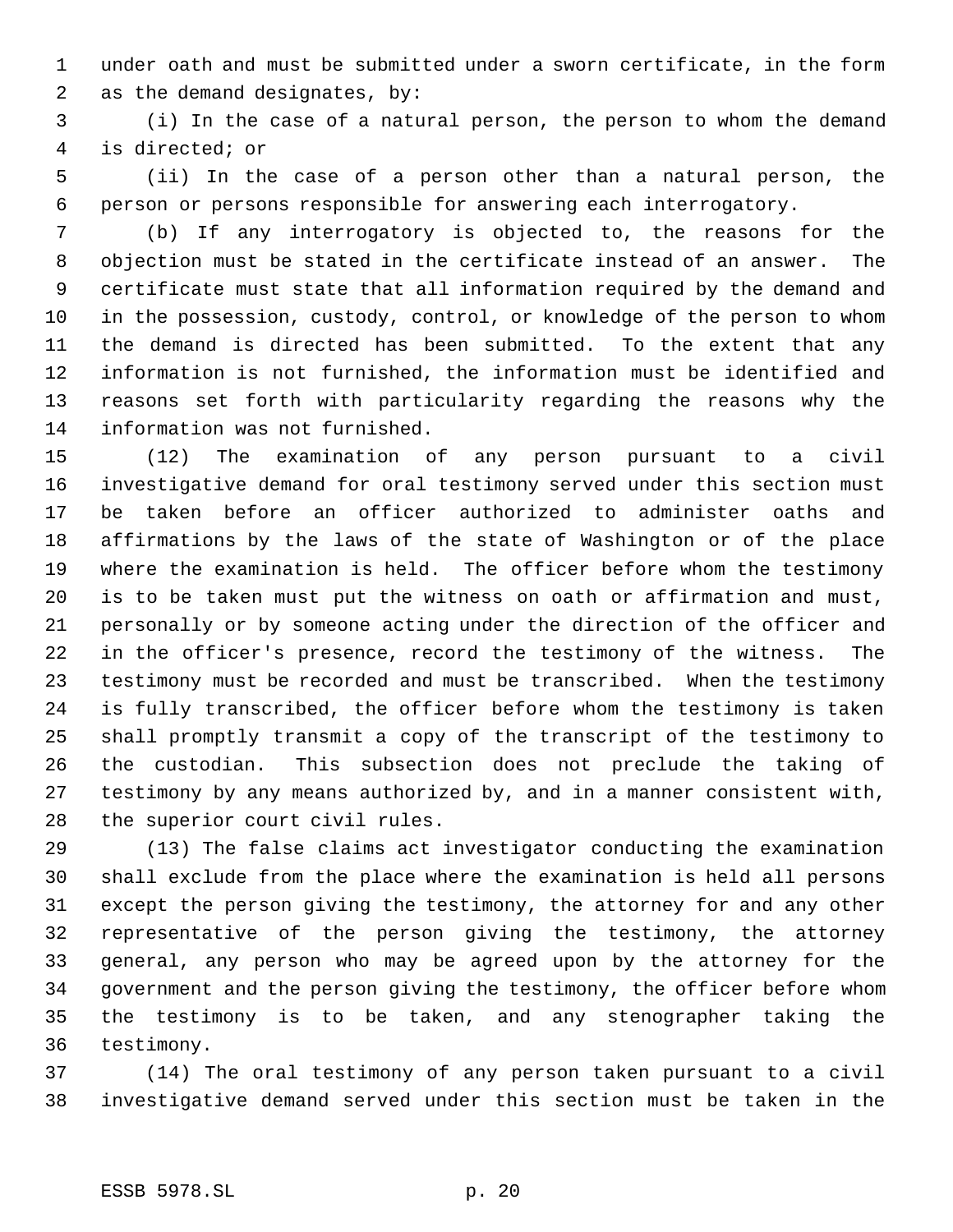county within which such person resides, is found, or transacts business, or in another place as may be agreed upon by the false claims act investigator conducting the examination and the person.

 (15) When the testimony is fully transcribed, the false claims act investigator or the officer before whom the testimony is taken must afford the witness, who may be accompanied by counsel, a reasonable opportunity to examine and read the transcript, unless the examination and reading are waived by the witness. Any changes in form or substance which the witness desires to make must be entered and identified upon the transcript by the officer or the false claims act investigator, with a statement of the reasons given by the witness for making the changes. The transcript must then be signed by the witness, unless the witness in writing waives the signing, is ill, cannot be found, or refuses to sign. If the transcript is not signed by the witness within thirty days after being afforded a reasonable opportunity to examine it, the officer or the false claims act investigator must sign it and state on the record the fact of the waiver, illness, absence of the witness, or the refusal to sign, together with the reasons given.

 (16) The officer before whom the testimony is taken must certify on the transcript that the witness was sworn by the officer and that the transcript is a true record of the testimony given by the witness, and the officer or false claims act investigator must promptly deliver the transcript, or send the transcript by registered or certified mail, to the custodian.

 (17) Upon payment of reasonable charges therefor, the false claims act investigator must furnish a copy of the transcript to the witness only, except that the attorney general, the deputy attorney general, or an assistant attorney general may, for good cause, limit the witness to inspection of the official transcript of the witness' testimony.

 (18)(a) Any person compelled to appear for oral testimony under a civil investigative demand issued under subsection (1) or (2) of this section may be accompanied, represented, and advised by counsel. Counsel may advise the person, in confidence, with respect to any question asked of the person. The person or counsel may object on the record to any question, in whole or in part, and must briefly state for the record the reason for the objection. An objection may be made, received, and entered upon the record when it is claimed that the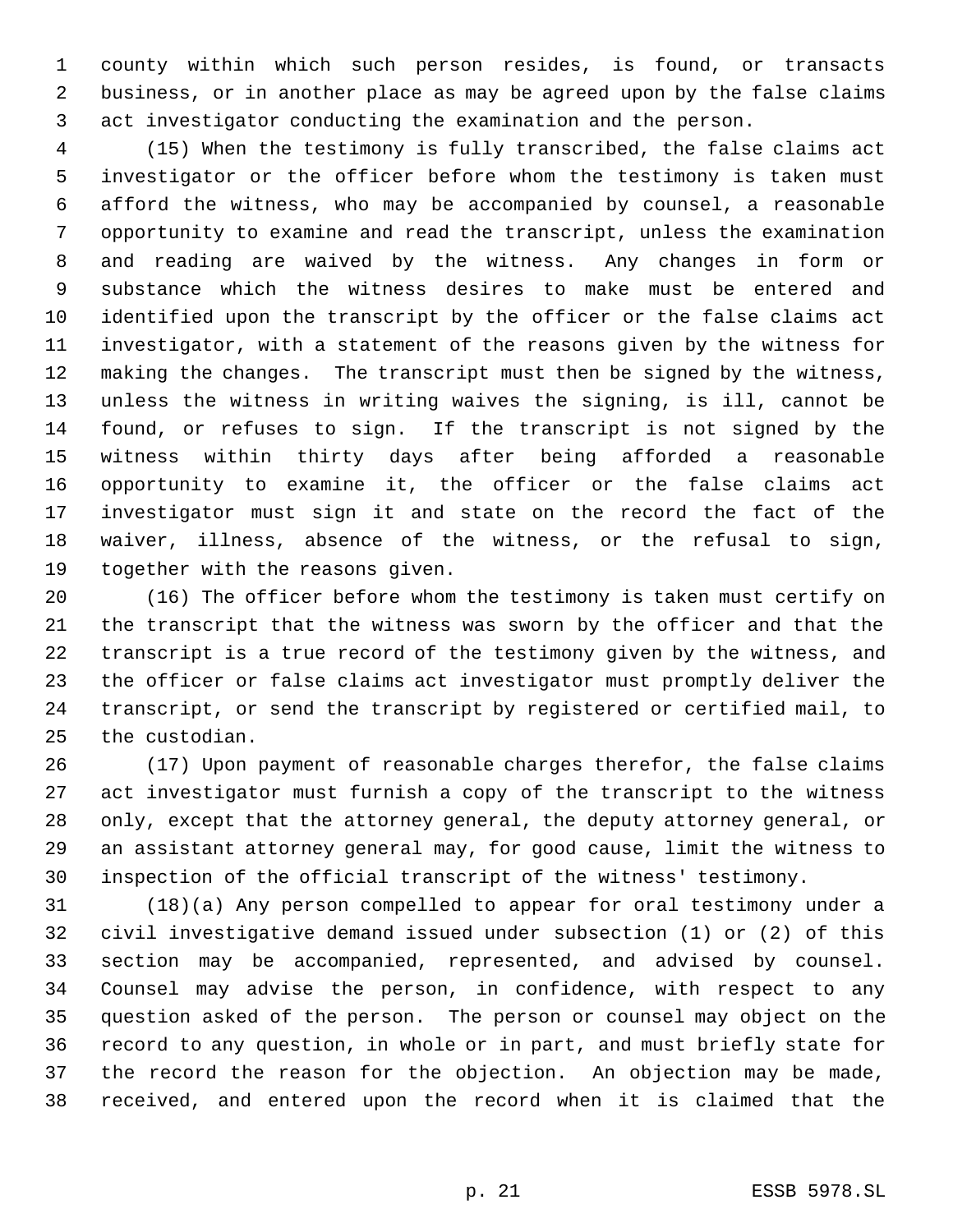person is entitled to refuse to answer the question on the grounds of any constitutional or other legal right or privilege, including the privilege against self-incrimination. The person may not otherwise object to or refuse to answer any question, and may not directly or through counsel otherwise interrupt the oral examination. If the person refuses to answer any question, a special injury proceeding petition may be filed in the superior court under subsection (25) of this section for an order compelling the person to answer the question.

 (b) If the person refuses to answer any question on the grounds of the privilege against self-incrimination, the testimony of the person may be compelled in accordance with the provisions of the superior court civil rules.

 (19) Any person appearing for oral testimony under a civil investigative demand issued under subsection (1) or (2) of this section is entitled to the same fees and allowances which are paid to witnesses in the superior courts.

 (20) The attorney general must designate a false claims act investigator to serve as custodian of documentary material, answers to interrogatories, and transcripts of oral testimony received under this section, and must designate such additional false claims act investigators as the attorney general determines from time to time to be necessary to serve as deputies to the custodian.

 (21)(a) A false claims act investigator who receives any documentary material, answers to interrogatories, or transcripts of oral testimony under this section must transmit them to the custodian. The custodian shall take physical possession of the material, answers, or transcripts and is responsible for the use made of them and for the return of documentary material under subsection (23) of this section.

 (b) The custodian may cause the preparation of the copies of the documentary material, answers to interrogatories, or transcripts of oral testimony as may be required for official use by any false claims act investigator, or employee of the attorney general. The material, answers, and transcripts may be used by any authorized false claims act investigator or other officer or employee in connection with the taking of oral testimony under this section.

 (c)(i) Except as otherwise provided in this subsection (21), no documentary material, answers to interrogatories, or transcripts of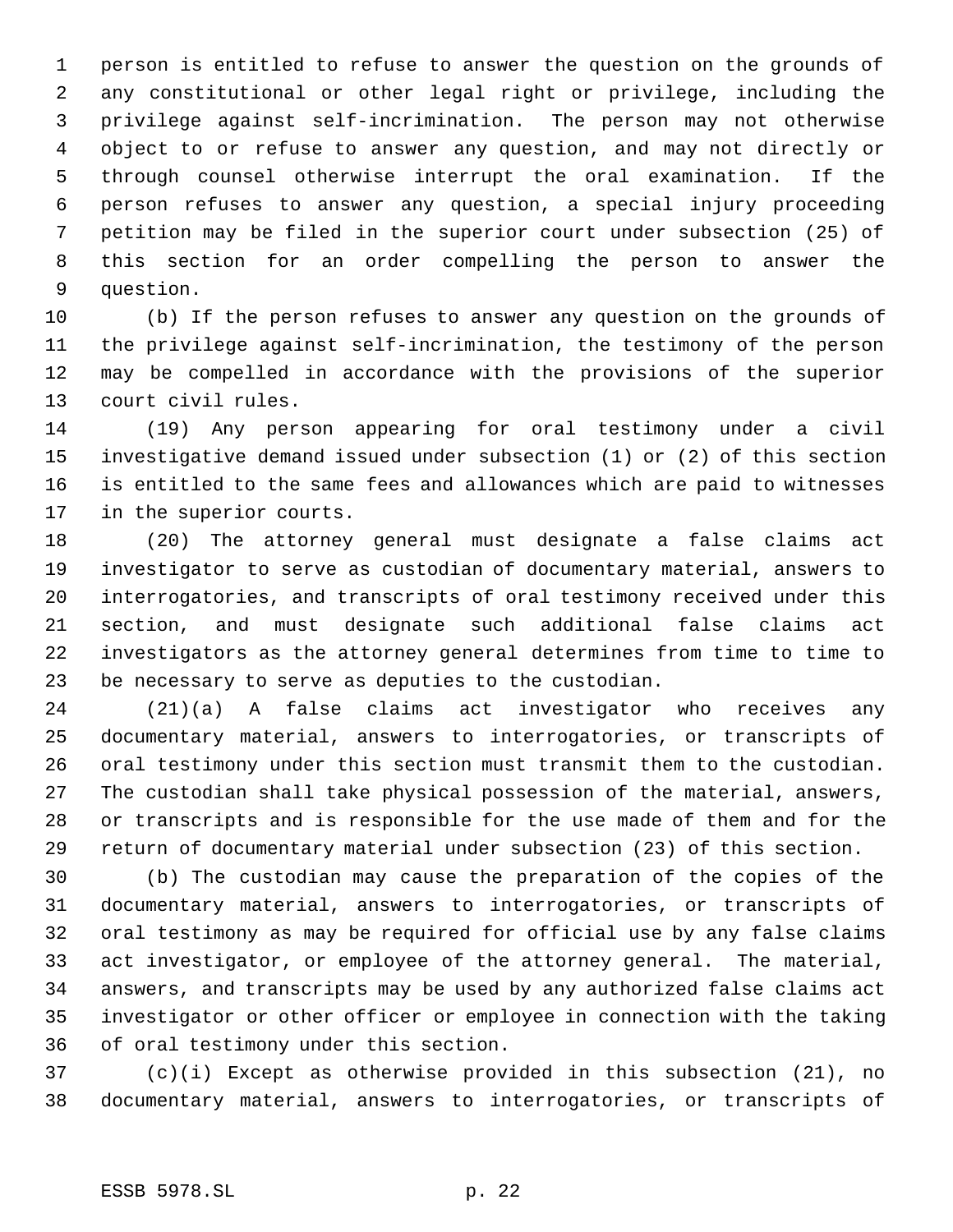oral testimony, or copies thereof, while in the possession of the custodian, may be available for examination by any individual other than a false claims act investigator or other officer or employee of the attorney general authorized under (b) of this subsection.

 (ii) The prohibition in (c)(i) of this subsection on the availability of material, answers, or transcripts does not apply if consent is given by the person who produced the material, answers, or transcripts, or, in the case of any product of discovery produced pursuant to an express demand for the material, consent is given by the person from whom the discovery was obtained. Nothing in this subsection (c)(ii) is intended to prevent disclosure to the legislature, including any committee or subcommittee for use by such an agency in furtherance of its statutory responsibilities.

 (d) While in the possession of the custodian and under the reasonable terms and conditions as the attorney general shall prescribe:

 (i) Documentary material and answers to interrogatories must be available for examination by the person who produced the material or answers, or by a representative of that person authorized by that person to examine the material and answers; and

 (ii) Transcripts of oral testimony must be available for examination by the person who produced the testimony, or by a representative of that person authorized by that person to examine the transcripts.

 (22) Whenever any official has been designated to appear before any court, special inquiry judge, or state administrative judge in any case or proceeding, the custodian of any documentary material, answers to interrogatories, or transcripts of oral testimony received under this section may deliver to the official the material, answers, or transcripts for official use in connection with any case or proceeding as the official determines to be required. Upon the completion of such a case or proceeding, the official must return to the custodian any material, answers, or transcripts so delivered which have not passed into the control of any court, grand jury, or agency through introduction into the record of such a case or proceeding.

 (23) If any documentary material has been produced by any person in the course of any false claims act investigation pursuant to a civil investigative demand under this section, and: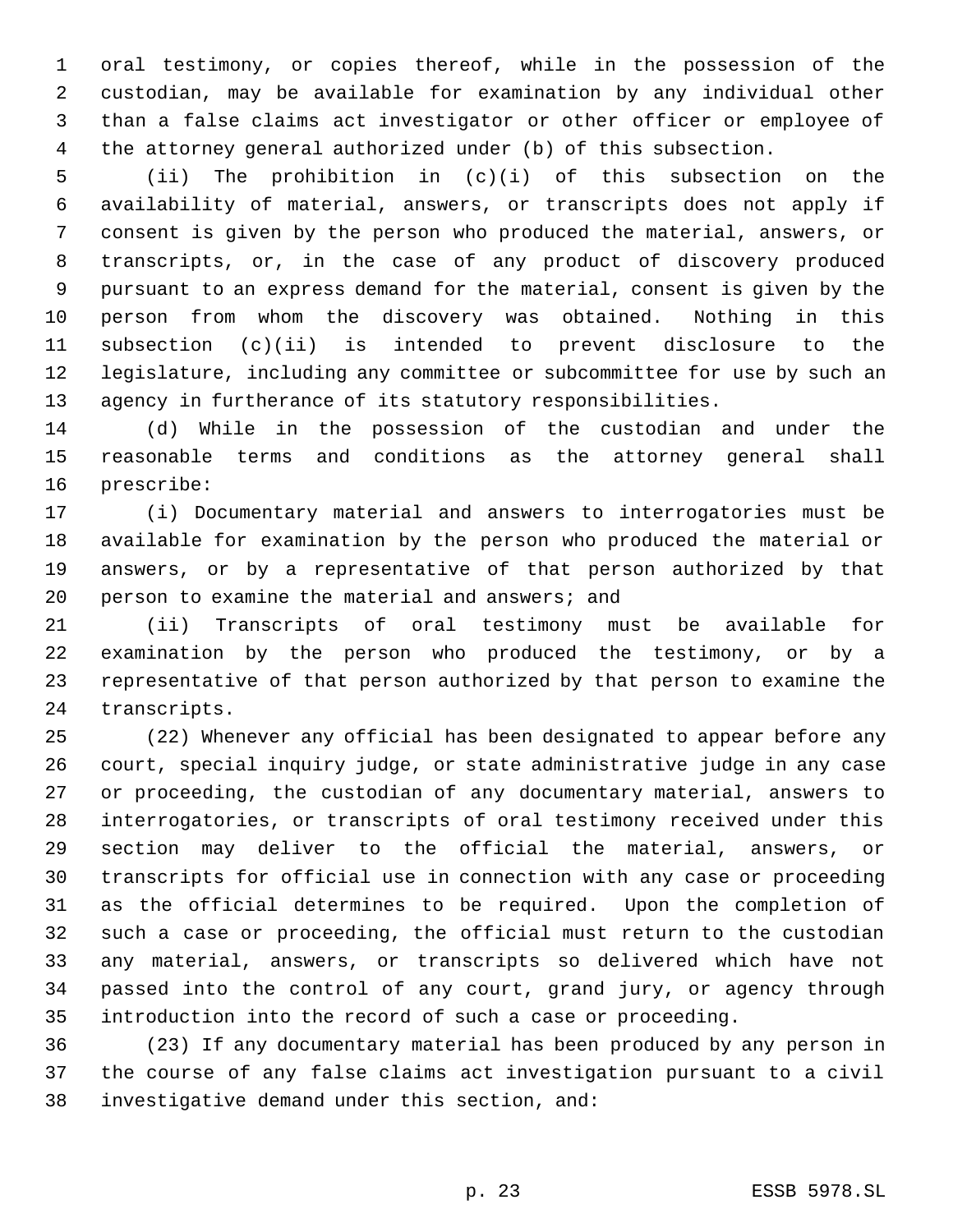(a) Any case or proceeding before the court or special inquiry judge arising out of the investigation, or any proceeding before any administrative judge involving the material, has been completed; or

 (b) No case or proceeding in which the material may be used has been commenced within a reasonable time after completion of the examination and analysis of all documentary material and other information assembled in the course of the investigation:

 Then, the custodian shall, upon written request of the person who produced the material, return to the person the material, other than copies furnished to the false claims act investigator under subsection (10) of this section or made for the attorney general under subsection (21)(b) of this section, which has not passed into the control of any court, grand jury, or agency through introduction into the record of the case or proceeding.

 (24)(a) In the event of the death, disability, or separation from service of the attorney general of the custodian of any documentary material, answers to interrogatories, or transcripts of oral testimony produced pursuant to civil investigative demand under this section, or in the event of the official relief of the custodian from responsibility for the custody and control of the material, answers, or transcripts, the attorney general must promptly:

 (i) Designate another false claims act investigator to serve as custodian of the material, answers, or transcripts; and

 (ii) Transmit in writing to the person who produced the material, answers, or testimony notice of the identity and address of the successor so designated.

 (b) Any person who is designated to be a successor under this subsection (24) has, with regard to the material, answers, or transcripts, the same duties and responsibilities as were imposed by this section upon that person's predecessor in office, except that the successor may not be held responsible for any default or dereliction which occurred before that designation.

 (25) Whenever any person fails to comply with any civil investigative demand issued under subsection (1) or (2) of this section, or whenever satisfactory copying or reproduction of any material requested in the demand cannot be done and the person refuses to surrender the material, the attorney general may file, in any superior court of the state of Washington for any county in which the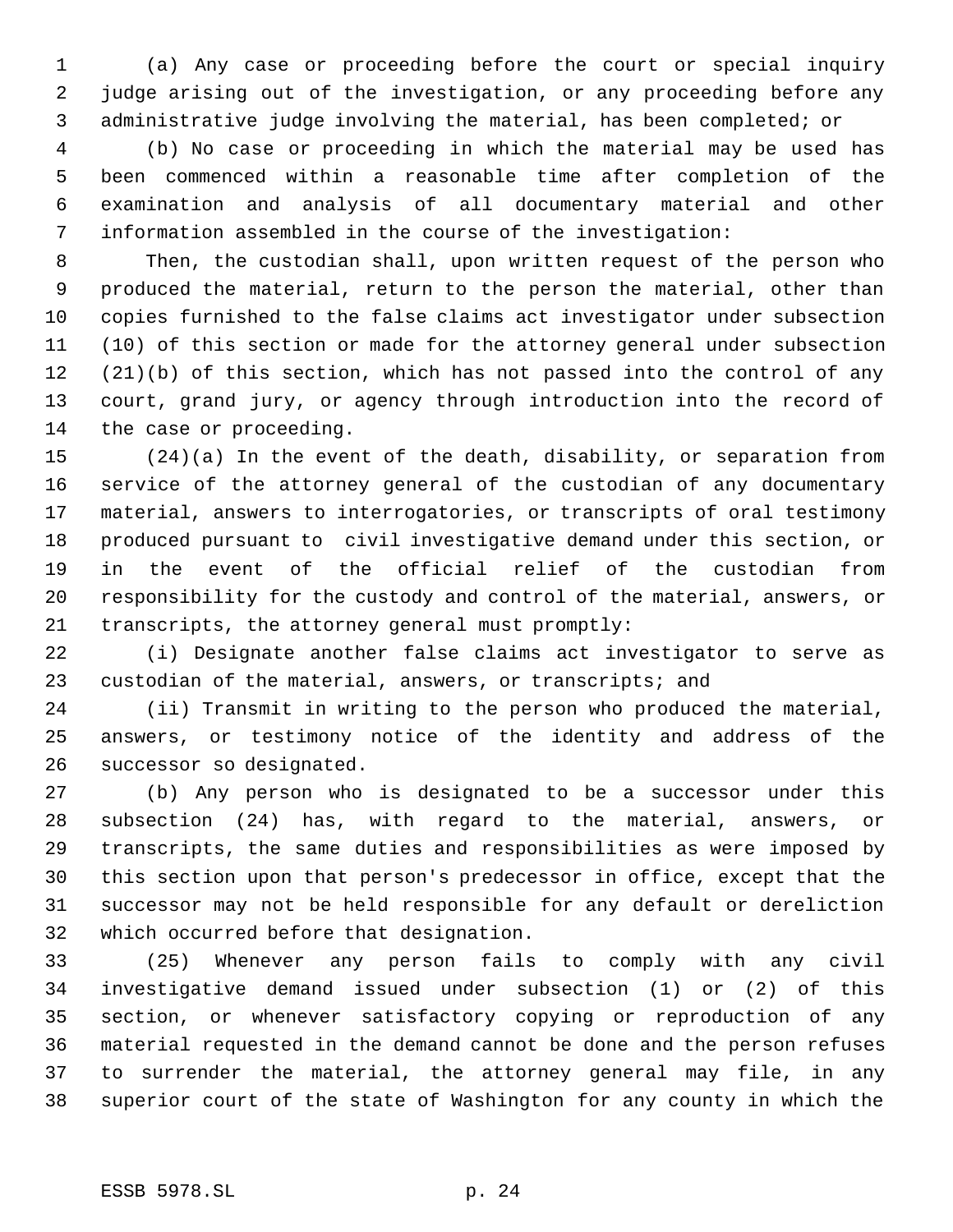person resides, is found, or transacts business, and serve upon the person a petition for an order of the court for the enforcement of the civil investigative demand.

 (26)(a) Any person who has received a civil investigative demand issued under subsection (1) or (2) of this section may file, in the superior court of the state of Washington for the county within which the person resides, is found, or transacts business, and serve upon the false claims act investigator identified in the demand a petition for an order of the court to modify or set aside the demand. In the case of a petition addressed to an express demand for any product of discovery, a petition to modify or set aside the demand may be brought only in the district court of the United States for the judicial district in which the proceeding in which the discovery was obtained is or was last pending. Any petition filed under this subsection (26)(a) must be filed:

 (i) Within thirty days after the date of service of the civil investigative demand, or at any time before the return date specified in the demand, whichever date is earlier; or

 (ii) Within a longer period as may be prescribed in writing by any false claims act investigator identified in the demand.

 (b) The petition must specify each ground upon which the petitioner relies in seeking relief under (a) of this subsection, and may be based upon any failure of the demand to comply with the provisions of this section or upon any constitutional or other legal right or privilege of the person. During the pendency of the petition in the court, the court may stay, as it deems proper, the running of the time allowed for compliance with the demand, in whole or in part, except that the person filing the petition shall comply with any portions of the demand not sought to be modified or set aside.

 (27)(a) In the case of any civil investigative demand issued under subsection (1) or (2) of this section which is an express demand for any product of discovery, the person from whom the discovery was obtained may file, in the superior court of the state of Washington for the county in which the proceeding in which the discovery was obtained is or was last pending, and serve upon any false claims act investigator identified in the demand and upon the recipient of the demand, a petition for an order of the court to modify or set aside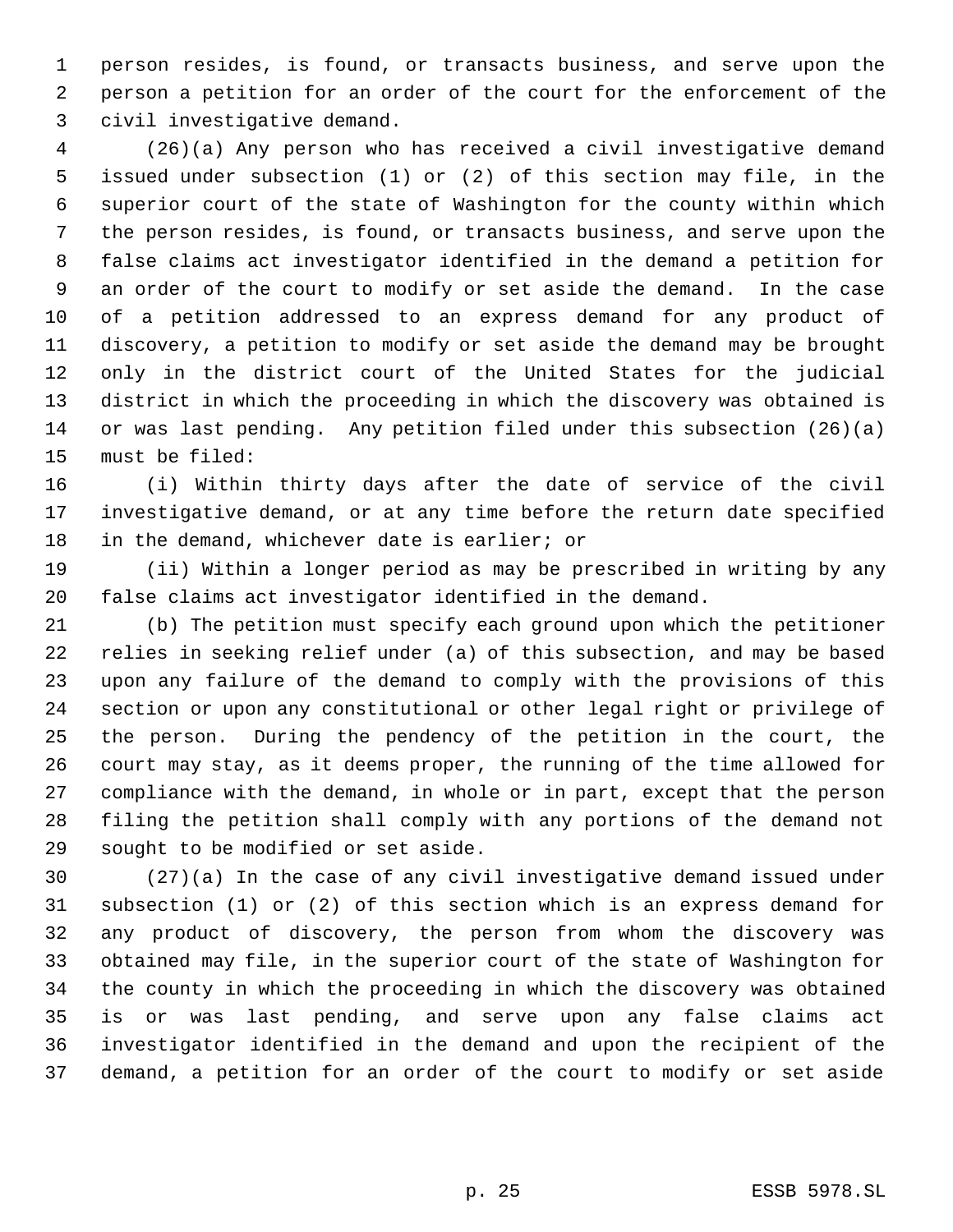those portions of the demand requiring production of any product of discovery. Any petition under this subsection (27)(a) must be filed:

 (i) Within twenty days after the date of service of the civil investigative demand, or at any time before the return date specified in the demand, whichever date is earlier; or

 (ii) Within a longer period as may be prescribed in writing by any false claims act investigator identified in the demand.

 (b) The petition must specify each ground upon which the petitioner relies in seeking relief under (a) of this subsection, and may be based upon any failure of the portions of the demand from which relief is sought to comply with the provisions of this section, or upon any constitutional or other legal right or privilege of the petitioner. During the pendency of the petition, the court may stay, as it deems proper, compliance with the demand and the running of the time allowed for compliance with the demand.

 (28) At any time during which any custodian is in custody or control of any documentary material or answers to interrogatories produced, or transcripts of oral testimony given, by any person in compliance with any civil investigative demand issued under subsection (1) or (2) of this section, the person, and in the case of an express demand for any product of discovery, the person from whom the discovery was obtained, may file, in the superior court of the state of Washington for the county within which the office of the custodian is situated, and serve upon the custodian, a petition for an order of the court to require the performance by the custodian of any duty imposed upon the custodian by this section.

 (29) Whenever any petition is filed in any superior court of the state of Washington under this section, the court has jurisdiction to hear and determine the matter so presented, and to enter an order or orders as may be required to carry out the provisions of this section. Any final order so entered is subject to appeal under the rules of appellate procedure. Any disobedience of any final order entered under this section by any court must be punished as a contempt of the court.

 (30) The superior court civil rules apply to any petition under this section, to the extent that the rules are not inconsistent with the provisions of this section.

(31) Any documentary material, answers to written interrogatories,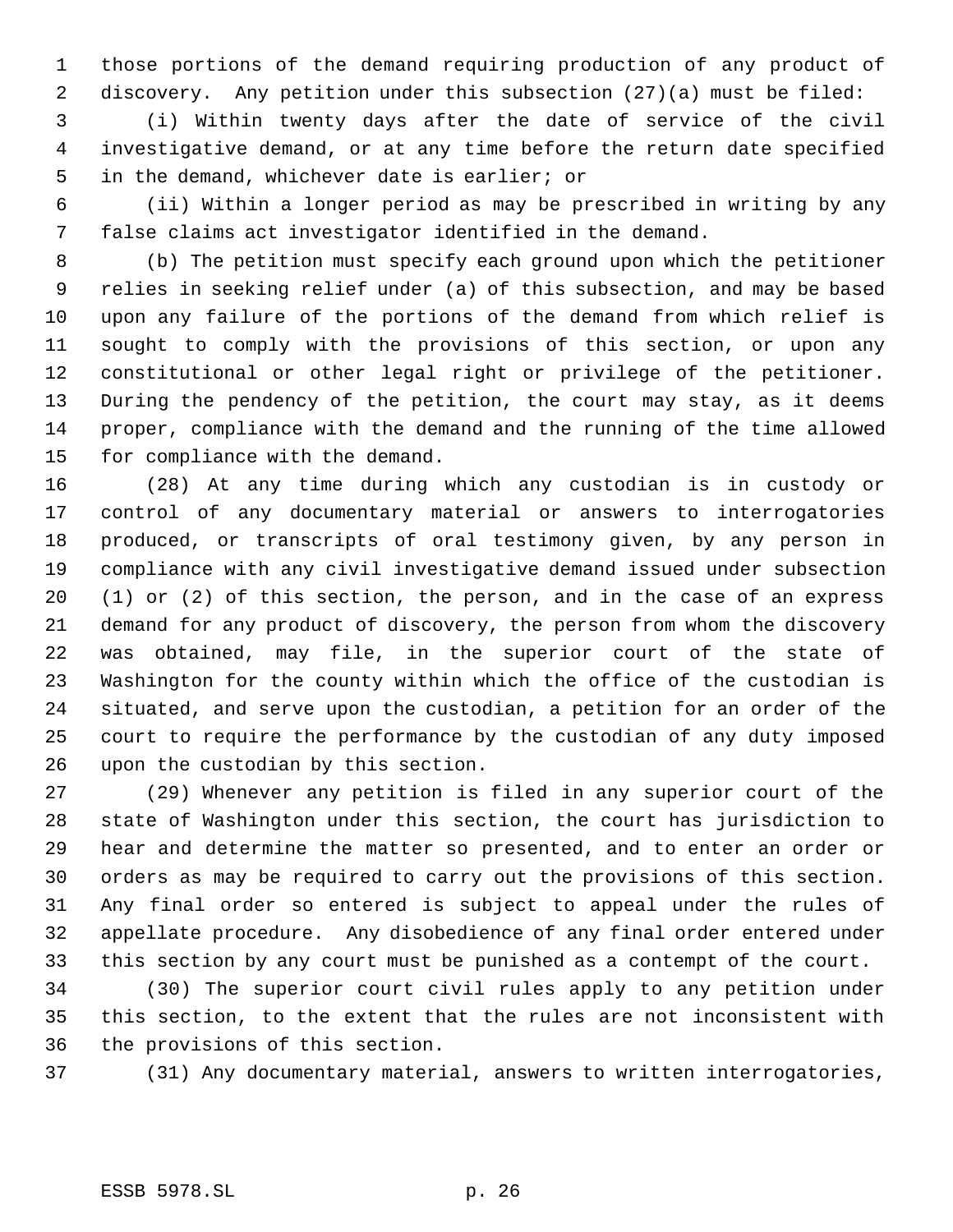or oral testimony provided under any civil investigative demand issued under subsection (1) or (2) of this section are exempt from disclosure under the public records act, chapter 42.56 RCW.

 NEW SECTION. **Sec. 213.** Beginning November 15, 2012, and annually thereafter, the attorney general in consultation with the health care authority must report results of implementing the medicaid fraud false claims act. This report must include:

(1) The number of attorneys assigned to qui tam initiated actions;

 (2) The number of cases brought by qui tam actions and indicate how many cases are brought by the attorney general and how many by the qui tam relator without attorney general participation;

 (3) The results of any actions brought under subsection (2) of this section, delineated by cases brought by the attorney general and cases 14 brought by the qui tam relator without attorney general participation;

 (4) The amount of recoveries attributable to the medicaid false claims; and

 (5) Information on the costs, attorneys' fees, and any other expenses incurred by defendants in investigating and defending against qui tam actions, to the extent this information is provided to the attorney general or health care authority.

 NEW SECTION. **Sec. 214.** This chapter may be known and cited as the medicaid fraud false claims act.

 NEW SECTION. **Sec. 215.** Sections 201 through 214 of this act constitute a new chapter in Title 74 RCW.

 NEW SECTION. **Sec. 216.** A new section is added to chapter 43.131 RCW to read as follows:

 The medicaid fraud false claims act as established under chapter 74.-- RCW (the new chapter created in sections 201 through 214 of this act) shall be terminated on June 30, 2016, as provided in section 217 of this act.

 NEW SECTION. **Sec. 217.** A new section is added to chapter 43.131 RCW to read as follows: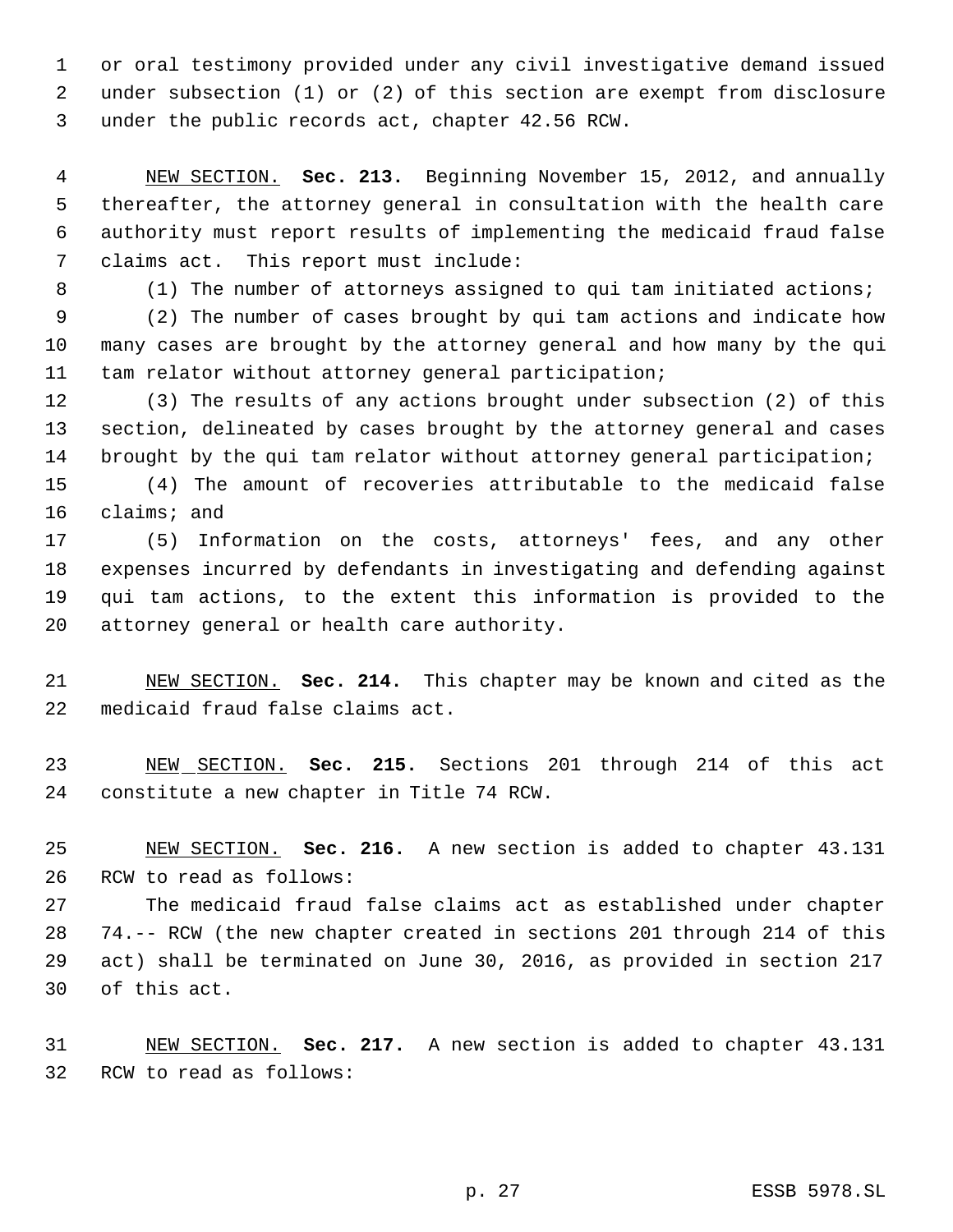1 The following acts or parts of acts, as now existing or hereafter 2 amended, are each repealed, effective June 30, 2017:

- 3 (1) Section 201 of this act;
- 4 (2) Section 202 of this act;
- 5 (3) Section 203 of this act;
- 6 (4) Section 204 of this act;
- 7 (5) Section 205 of this act;
- 8 (6) Section 206 of this act;
- 9 (7) Section 207 of this act;
- 10 (8) Section 208 of this act;
- 11 (9) Section 209 of this act;
- 12 (10) Section 210 of this act;
- 13 (11) Section 211 of this act;
- 14 (12) Section 212 of this act;
- 15 (13) Section 213 of this act; and
- 16 (14) Section 214 of this act.

17 *\*NEW SECTION. Sec. 218. This act is necessary for the immediate* 18 *preservation of the public peace, health, or safety, or support of the*

19 *state government and its existing public institutions, and takes effect*

### 20 *immediately.*

*\*Sec. 218 was vetoed. See message at end of chapter.* Passed by the Senate March 8, 2012. Passed by the House March 8, 2012. Approved by the Governor March 30, 2012, with the exception of certain items that were vetoed. Filed in Office of Secretary of State March 30, 2012.

Note: Governor's explanation of partial veto is as follows:

"I am returning herewith, without my approval as to Section 218, Engrossed Substitute Senate Bill 5978 entitled:

"AN ACT Relating to medicaid fraud."

Engrossed Substitute Senate Bill 5978 creates a new State Medicaid Fraud False Claims Act. The federal Deficit Reduction Act of 2005 provides that the federal government will give to the state ten percent of any funds recovered as part of Medicaid enforcement actions brought under a state law comparable to the federal False Claims Act.

The emergency clause in Section 218 providing for Engrossed Substitute Senate Bill 5978 to take effect immediately is not necessary. The bill will be effective ninety days after the adjournment of the session at which it was enacted, which will be June 7, 2012. There is no need to provide an earlier effective date. The Legislature has not yet provided funding to implement the provisions of this bill; the Health Care Authority and the Attorney General's Office will need time to prepare for implementation; and the State can request federal approval under the Deficit Reduction Act of 2005 in a timely manner without the emergency clause.